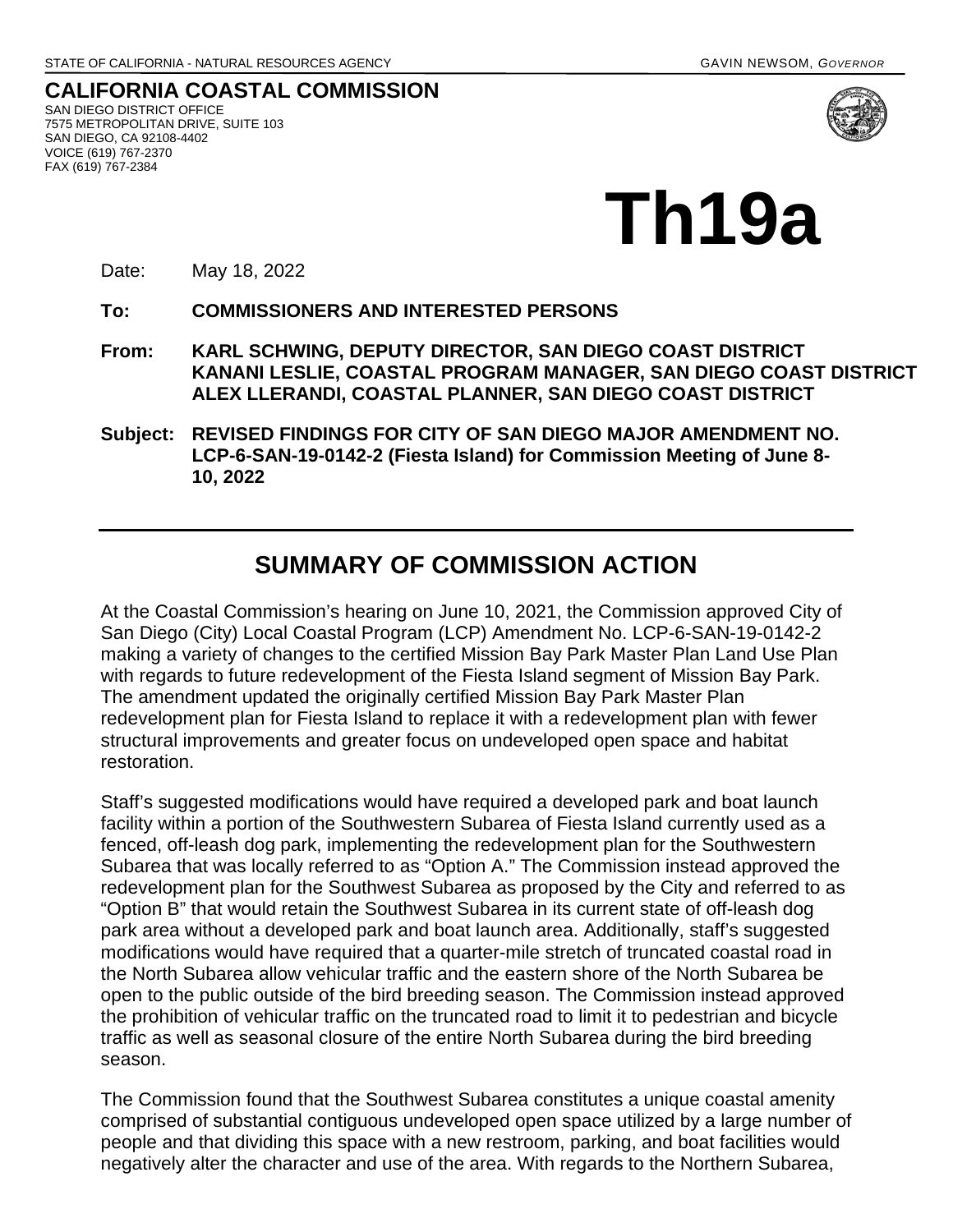the Commission found the prohibition of vehicular traffic in that segment coupled with closure during the bird breeding season will maximize breeding success for the endangered Least Terns and protect other shore birds from outside encroachments.

The final, Commission-approved suggested modifications are shown in Section III. Suggested Modification. All changes to the findings from the original staff report are shown in double underline for additions and double strikethrough for deletions.

# **COMMISSION VOTES**

City of San Diego LCPA No. LCP-SAN-19-0142-2, approved with suggested modifications:

Commissioners voting "Yes": Aminzadeh, Bochco, Harmon, Hart, Padilla, Rice, Uranga

The appropriate motions and resolutions can be found on Page 7. The findings for approval of the amendment as modified begin on Page 20.

# **SUMMARY OF AMENDMENT REQUEST**

The City of San Diego (City) proposes to amend the certified Mission Bay Park Master Plan (Park Master Plan) to update the existing policies and figures addressing land uses within the 470-acre Fiesta Island segment of the park [\(Exhibit 3\)](https://documents.coastal.ca.gov/reports/2021/6/Th9f/Th9f-6-2021-exhibits.pdf). The proposed amendment includes maps, diagrams, and supporting policy language in the Park Master Plan that will guide future improvements to Fiesta Island area in four geographic subareas: North, Central, Southeast, and Southwest. When analyzing the amendment at the local level, the City studied two options for the 100-acre Southwest Subarea, Option A [\(Exhibit](https://documents.coastal.ca.gov/reports/2021/6/Th9f/Th9f-6-2021-exhibits.pdf)  [5\)](https://documents.coastal.ca.gov/reports/2021/6/Th9f/Th9f-6-2021-exhibits.pdf) with a new 6-acre shorefront public recreational park and boat facility, and Option B [\(Exhibit 4\)](https://documents.coastal.ca.gov/reports/2021/6/Th9f/Th9f-6-2021-exhibits.pdf) that keeps the area in its current development-free configuration, with the City ultimately choosing to incorporate Option B into its final amendment proposal. The LUP amendment is a concept plan only, with the timing, location, and design of future improvements within the plan currently unknown. Such details will be finalized when subsequent project-level design and permit applications occur.

# **SUMMARY OF STAFF RECOMMENDATION**

#### Staff is recommending denial of the LUP as submitted, then approval with suggested modifications.

The overall goals and policies of both the amendment and the Park Master Plan, to maintain low-cost open space recreational uses, align closely to the goals and policies of the Coastal Act. The amendment focuses on the 470-acre Fiesta Island segment of Mission Bay Park, a mostly undeveloped island connected by a single road to the rest of Mission Bay Park, and a highly popular destination for a wide range of coastal recreational uses.

Mission Bay Park has a certified Land Use Plan that was originally certified in 1994 and last updated in 2002. While the certified Park Master Plan currently has a conceptual development plan for Fiesta Island, the City has not yet implemented it, and in the decades since certification, the City has learned from speaking with various interest groups that the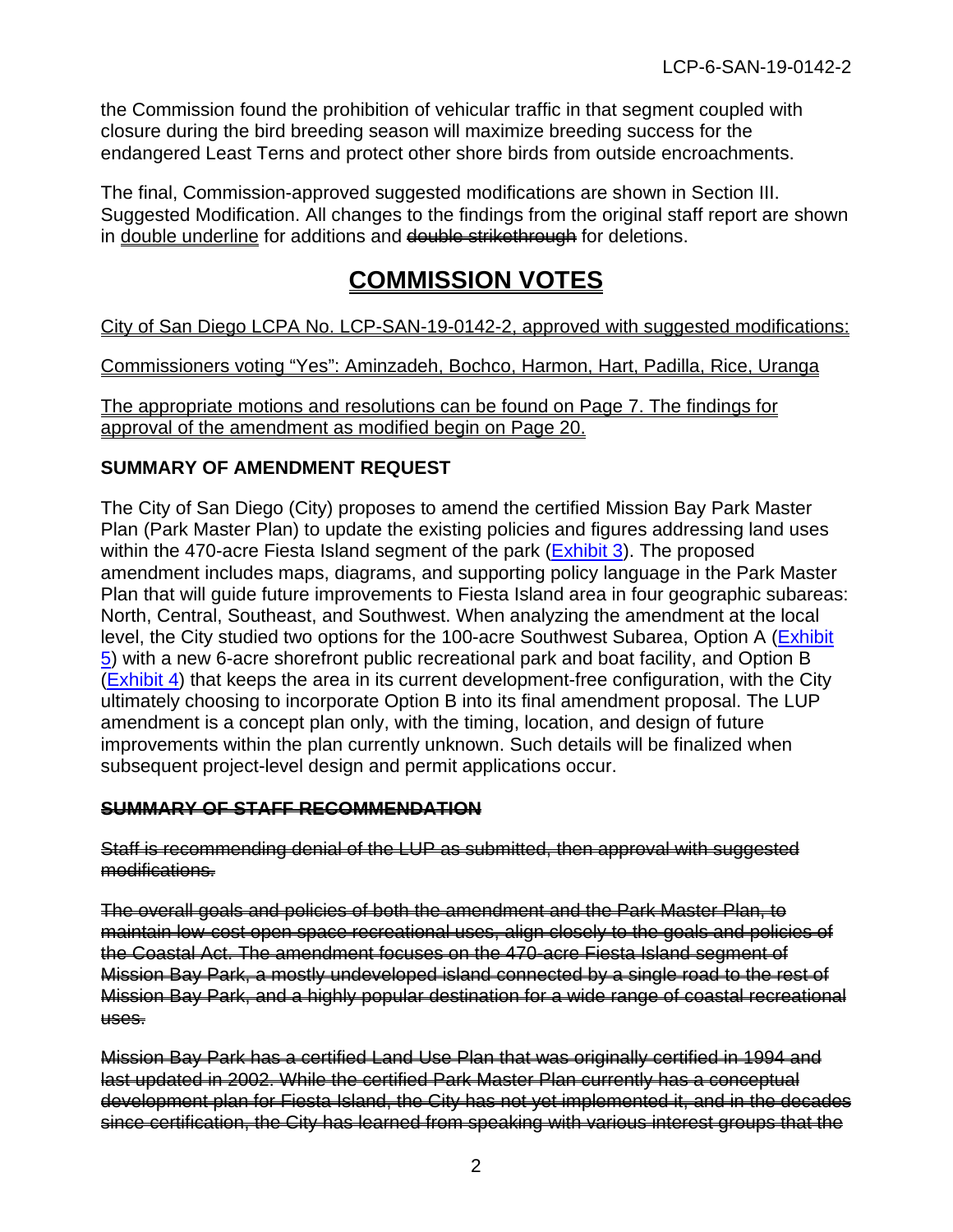level of development in the currently certified plan was not very popular due to the amount of development it contains and potential impact it would have on the undeveloped nature of Fiesta Island. Consequently, the City drafted a new concept plan for the island to replace the one in the certified Park Master Plan.

The southern shore of Fiesta Island, located within the 100-acre Southwest Subarea of the Island and comprised of a 94-acre fenced off-leash dog park and 6-acre fenced California least tern nesting site, contains a broad sandy beach adjacent to the calm waters of the Southern Passage. Recognizing that this beach is underutilized by the public due to its half-mile distance from parking and lack of restrooms, the City initially designed a concept plan, later called "Option A," to address this with a 6-acre development consisting of a twolane road serving a swim area, lifeguard station, parking lot, playground, and unmotorized boat storage and dock on the southern shore. After opposition arose from members of the public who wished for the Southwest Subarea to remain exclusively an off-leash dog area, the City subsequently drafted and selected "Option B," which maintains the Southwest Subarea free of development, for its formal proposal.

Because Mission Bay Park receives 15 million visitors every year, its public beaches and boat launch facilities can become heavily impacted by crowds, especially along the stretches of its coast most conveniently served by parking and walkways. Compared to the rest of the park, the approximately 0.4-mile long beach on the south shore of Fiesta Island sees a notably lower level and breadth of public use, and its activation with public swimming and boating facilities included in Option A would substantially expand public use while helping to relieve pressure on other parts of the park. However, as currently proposed, the LUP amendment would maintain the existing conditions that limit public use of the southern shore, such as lack of restrooms, recreational amenities, and parking, which would not be in conformance with the policies and mandates of the Coastal Act.

In the North Subarea of Fiesta Island, there currently exists a fenced 30-acre California least tern nesting site managed by the City in coordination with the United States Fish and Wildlife Service (USFWS), surrounded by a mile-long segment of Fiesta Island Road and sandy beach. In its amendment, the City proposes to maintain the North Subarea in its current configuration. However, USFWS submitted comments and participated in meetings with City and Commission staff in order to explain that the least tern nesting site has been failing for years since its peak in 2003, and that without substantial modification, it would not function as a viable nesting site for these endangered birds.

While USFWS first recommended closing off the entire North Subarea to public access year round and demolishing Fiesta Island Road to create a direct connection between the nesting site and the water, after subsequent coordination meetings between USFWS, the City, and Commission staff, a modified plan was devised that would address the issues at the nesting site while minimizing the closure of public access in the North Subarea. Specifically, as suggested to be modified, the 30-acre least tern nesting site, which currently occupies most of the inland portion of the North Subarea, would be shifted to the western half of the North Subarea. In conjunction with demolition of most of Fiesta Island Road within the North Subarea, the least tern nesting site would be regraded to form a continuous, sandy slope down to the beach and water, granting a direct connection between the upland nests and water foraging areas. Because Fiesta Island is a heavily visited park that allows off-leash dog activity, it will be necessary to maintain fencing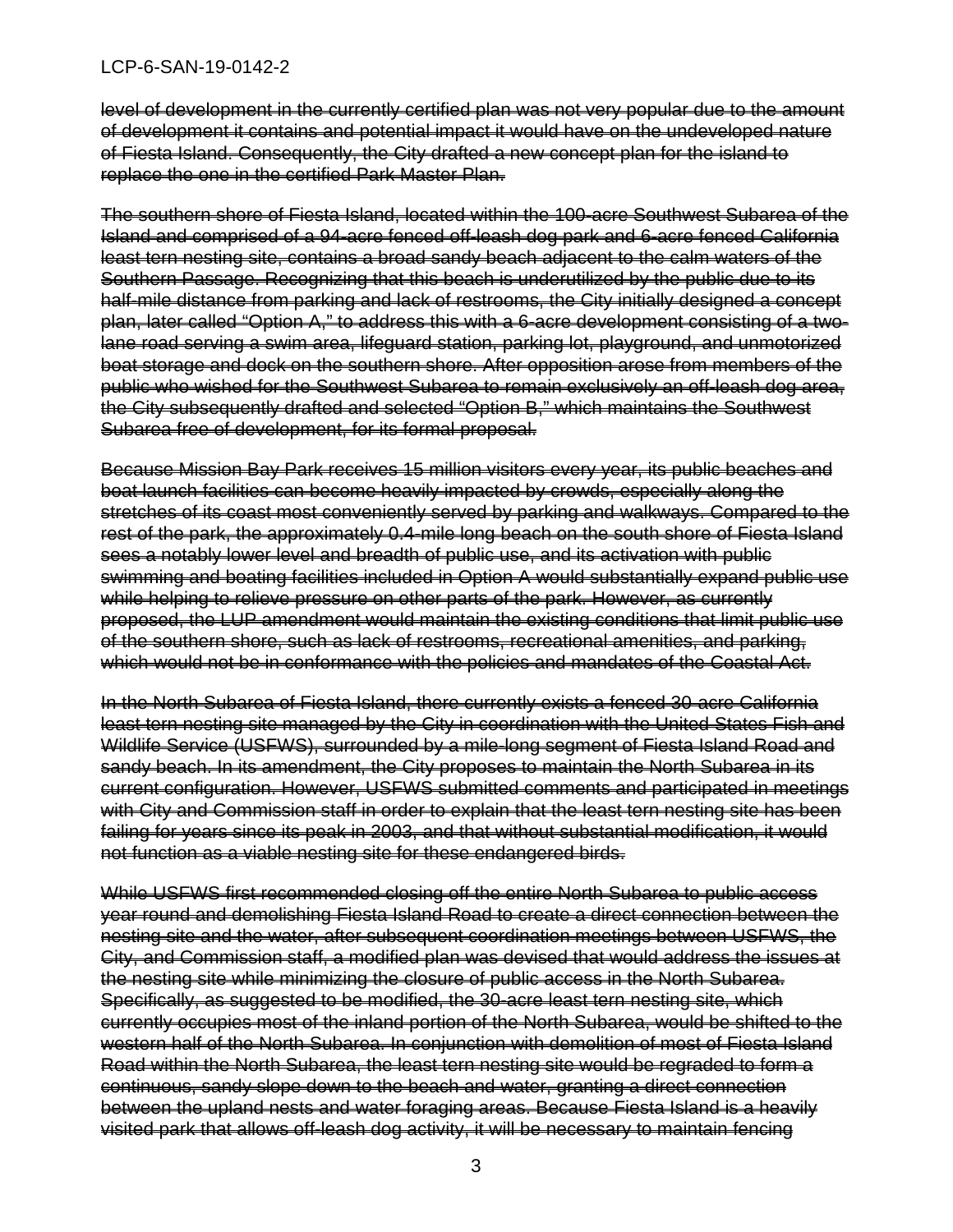around the nesting area, much as it is fenced off today. The inland portion of the eastern half of the North Subarea would be restored as a salt marsh to enhance Mission Bay's water quality and would serve as a foraging area for coastal birds. Finally, an approximately 1,600-foot segment of Fiesta Island Road would be retained on the east side to serve the half-mile of beach that would remain open to public access year-round.

Staff is recommending several suggested modifications to the subject amendment to minimize impacts to public access and recreation in the Southwest Subarea and address the failing California least tern nesting habitat in the North Subarea. The suggested modifications reinstate Option A with its new public recreation and boat facility along the southern shoreline. In order to address the concerns of proponents of Option B, who support retention of existing undeveloped open space in the Southwest Subarea, the suggested modifications delete the "dog activity park" development along the northern fence line that was deleted in Option B to help maximize the amount of earthen open space area in the 87 acres that would remain a fenced off-leash dog area. The suggested modifications also incorporate the updated least tern nesting and wetland plan that was devised among staff from the Commission, USFWS, and City, so that endangered bird species such as the least tern and migratory birds utilizing the Pacific Flyway will have a protected area within a heavily used public park to be able to nest, forage, and rest, safe from encroachment.

Thus, the LUP amendment to the Mission Bay Park Master Plan addressing Fiesta Island, as modified, can be found in conformance with the policies of Chapter 3 of the Coastal Act.

The appropriate motions and resolutions begin on Page 7. The suggested modifications begin on Page 8. The findings for denial of the Land Use Plan Amendment as submitted begin on Page 12. The findings for approval of the plan, if modified, begin on page 21.

# **BACKGROUND**

The City of San Diego's first LCP was certified in 1988, and the City then assumed permit authority. The City as a whole is organized such that each separate community within its boundaries is covered by its own distinct community plan. Thus, the City's LCP consists of the certified LUPs for its community segments located within the coastal zone and the certified IP. The IP consists of portions of the City's Municipal Code, along with some Planned District Ordinances (PDOs) and Council Policies. In 1999, the Commission certified the City's Land Development Code (LDC), which primarily consists of Chapters 11 through 15 of the municipal code. It replaced the first certified IP and took effect in the coastal zone on January 1, 2000.

The Mission Bay Park Master Plan, the LUP for the Mission Bay Park segment of the City, was first certified in 1994 and last amended in 2002. However, the City has not obtained full certification for the park to incorporate it into its LCP, and Mission Bay Park remains an area of deferred certification.

# **ADDITIONAL INFORMATION**

Further information on the City of San Diego LCP Amendment No. LCP-6-SAN-19-0142-2 may be obtained from Alexander Llerandi, Coastal Planner, at [alexander.llerandi@coastal.ca.gov](mailto:alexander.llerandi@coastal.ca.gov) or (619) 767-2370.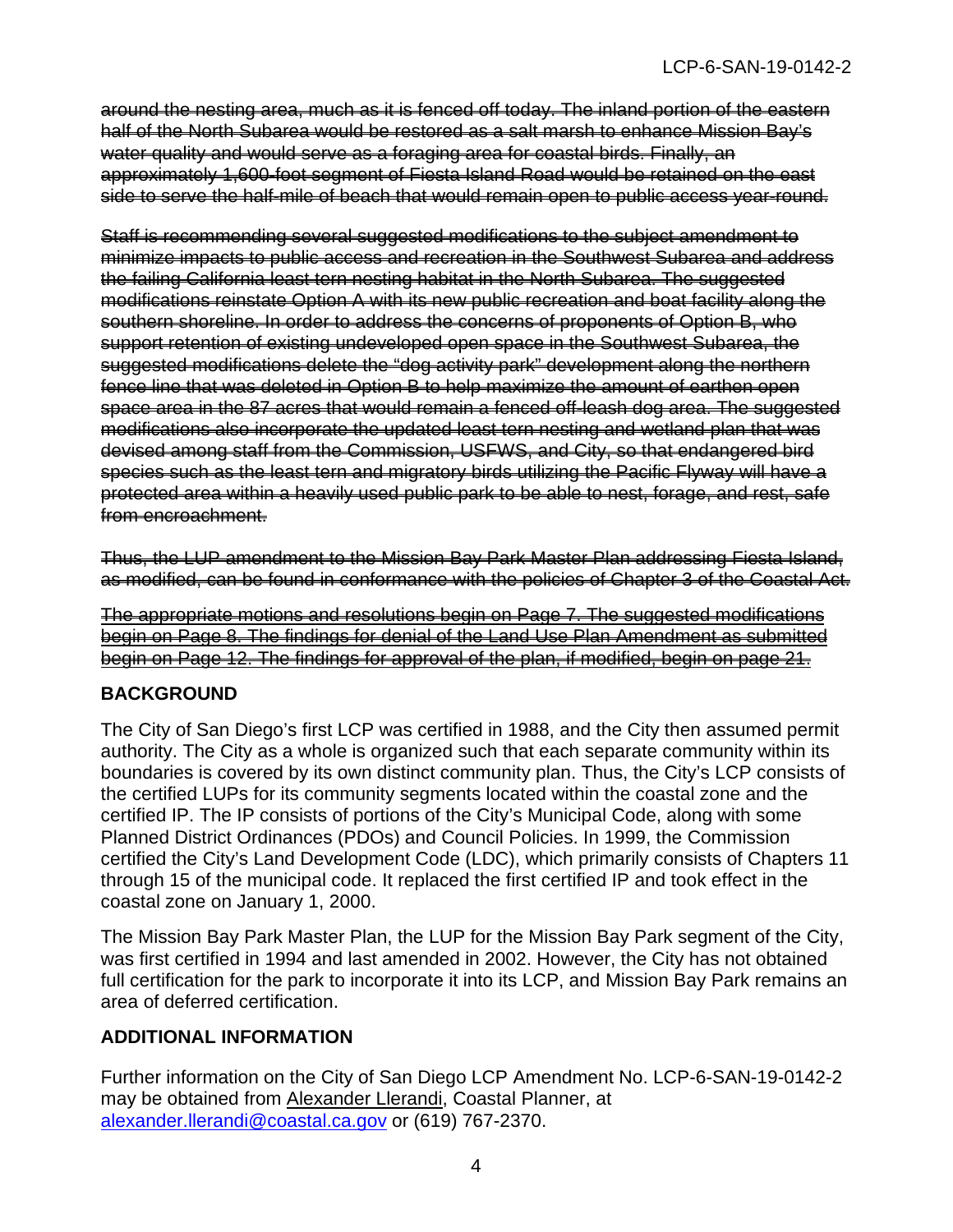# **TABLE OF CONTENTS**

|    | Α.                                                                   |    |
|----|----------------------------------------------------------------------|----|
|    |                                                                      |    |
|    |                                                                      |    |
| Н. |                                                                      |    |
| Ш. |                                                                      |    |
|    | IV. FINDINGS FOR DENIAL OF CERTIFICATION OFTHE CITY OF SAN           |    |
|    | DIEGO LAND USE PLAN AMENDMENT, AS SUBMITTED11                        |    |
|    | $A_{-}$                                                              | 11 |
|    | CONFORMANCE WITH SECTION 30001.5 OF THE COASTAL ACT  13<br>B.        |    |
|    | NONCONFORMITY OF THE CITY OF SAN DIEGO LAND USE PLAN WITH<br>$C_{-}$ |    |
|    | CHAPTER 3                                                            | 14 |
|    | V. FINDINGS FOR APPROVAL OF THE CITY OF SAN DIEGO LAND USE           |    |
|    |                                                                      | 20 |
|    | $A_{-}$                                                              |    |
|    | VI. CONSISTENCY WITH THE CALIFORNIA ENVIRONMENTAL QUALITY            |    |
|    |                                                                      | 33 |

# **[EXHIBITS](https://documents.coastal.ca.gov/reports/2021/6/Th9f/Th9f-6-2021-exhibits.pdf)**

- **[EXHIBIT 1: Aerial View](https://documents.coastal.ca.gov/reports/2021/6/Th9f/Th9f-6-2021-exhibits.pdf)**
- [EXHIBIT 2: Currently](https://documents.coastal.ca.gov/reports/2021/6/Th9f/Th9f-6-2021-exhibits.pdf) Certified Figure 32 Concept Plan
- [EXHIBIT 3: Strikeout/Underline Amendment](https://documents.coastal.ca.gov/reports/2021/6/Th9f/Th9f-6-2021-exhibits.pdf)

[EXHIBIT 4: Proposed Figure 32 Concept Plan](https://documents.coastal.ca.gov/reports/2021/6/Th9f/Th9f-6-2021-exhibits.pdf) ("Option B")

[EXHIBIT 5: Original Figure 32 Concept Plan](https://documents.coastal.ca.gov/reports/2021/6/Th9f/Th9f-6-2021-exhibits.pdf) ("Option A")

**[EXHIBIT 6: Suggested Modification Figure 32](https://documents.coastal.ca.gov/reports/2021/6/Th9f/Th9f-6-2021-exhibits.pdf)** 

[EXHIBIT 7: City of San Diego Response Letter](https://documents.coastal.ca.gov/reports/2021/6/Th9f/Th9f-6-2021-exhibits.pdf)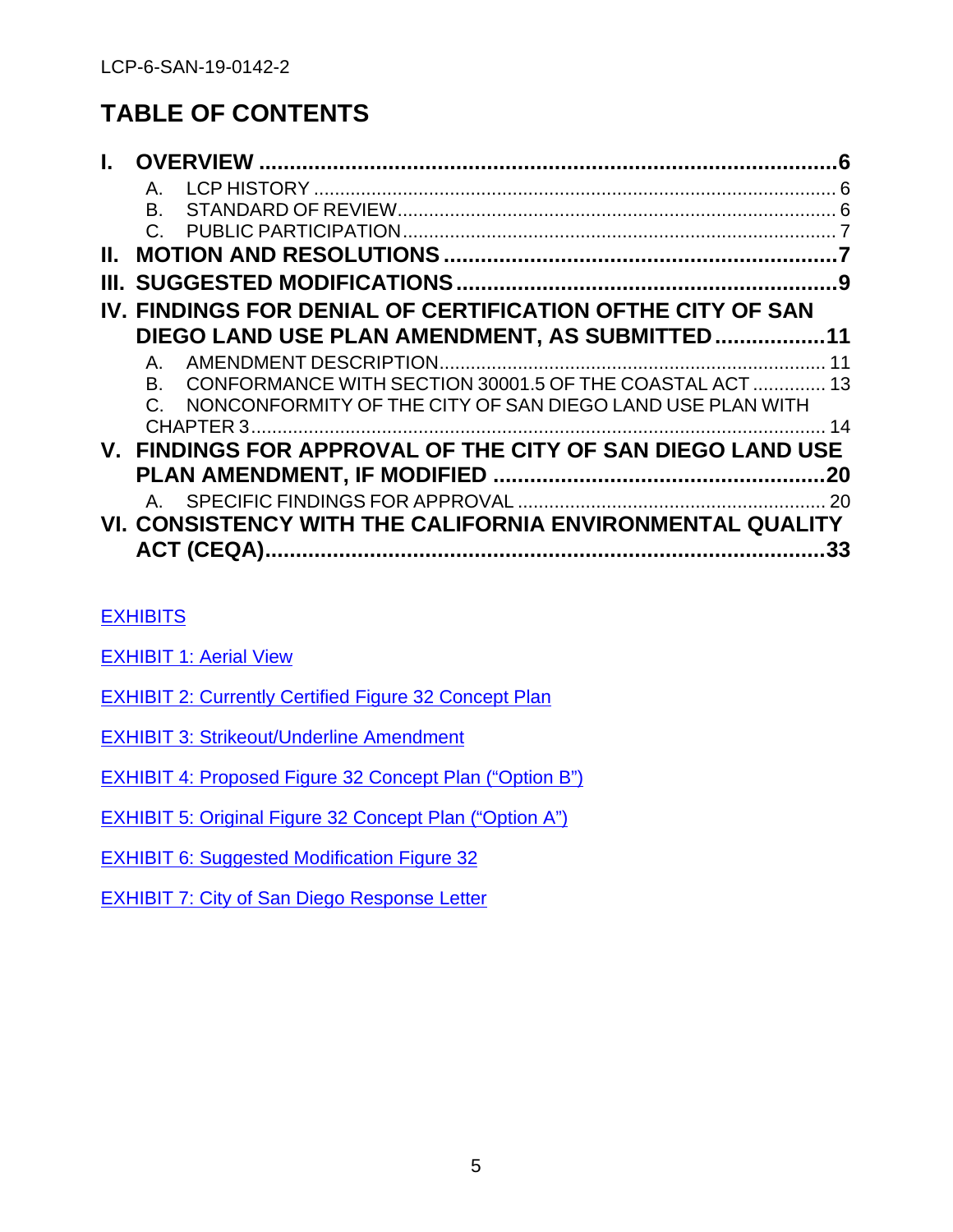# <span id="page-5-0"></span>**I. OVERVIEW**

# <span id="page-5-1"></span>**A. LCP HISTORY**

The City of San Diego has a long history of involvement with the community planning process, and in 1977 requested that the Coastal Commission permit segmentation of its LUP into twelve parts in order to conform, to the maximum extent feasible, with the City's various community plan boundaries. In the intervening years, the City has intermittently submitted all of its LUP segments, which are all presently certified, in whole or in part.

When the Commission approved segmentation of the LUP, it found that the implementation phase of the City's LCP would represent a single unifying element. This was achieved in January 1988, and the City of San Diego assumed permit authority on October 17, 1988 for the majority of its coastal zone. Several isolated areas of deferred certification remained at that time, but some have since been certified as LCP amendments. Other areas of deferred certification still remain today and will be acted on by the Coastal Commission in the future.

Mission Bay Park is one of the City of San Diego's twelve LCP segments. The entire park is located within the coastal zone, bordered by the communities of Pacific Beach to the north, Clairemont Mesa to the east, Ocean Beach and Peninsula to the south, and Mission Beach to the west. The current LUP for Mission Bay Park, the "Mission Bay Park Master Plan," was first certified in 1994 and last amended by the Commission in 2002. However, the City has not taken the steps to formally incorporate Mission Bay Park into its LCP, and the park remains an area of deferred certification.

Since the effective certification of the City's LCP, there have been numerous major and minor amendments processed by the Commission. These have included everything from land use revisions in several segments, to the rezoning of single properties, to modifications of citywide ordinances. In November 1999, the Commission certified the City's Land Development Code (LDC) and associated documents as the City's IP, replacing the original IP adopted in 1988. The LDC became effective in January 2000.

# <span id="page-5-2"></span>**B. STANDARD OF REVIEW**

The standard of review for land use plans, or their amendments, is found in Section 30512 of the Coastal Act. This section requires the Commission to certify an LUP or LUP amendment if it finds that it meets the requirements of Chapter 3 of the Coastal Act. Specifically, it states:

# **Section 30512**

(c) The Commission shall certify a land use plan, or any amendments thereto, if it finds that a land use plan meets the requirements of, and is in conformity with, the policies of Chapter 3 (commencing with Section 30200). Except as provided in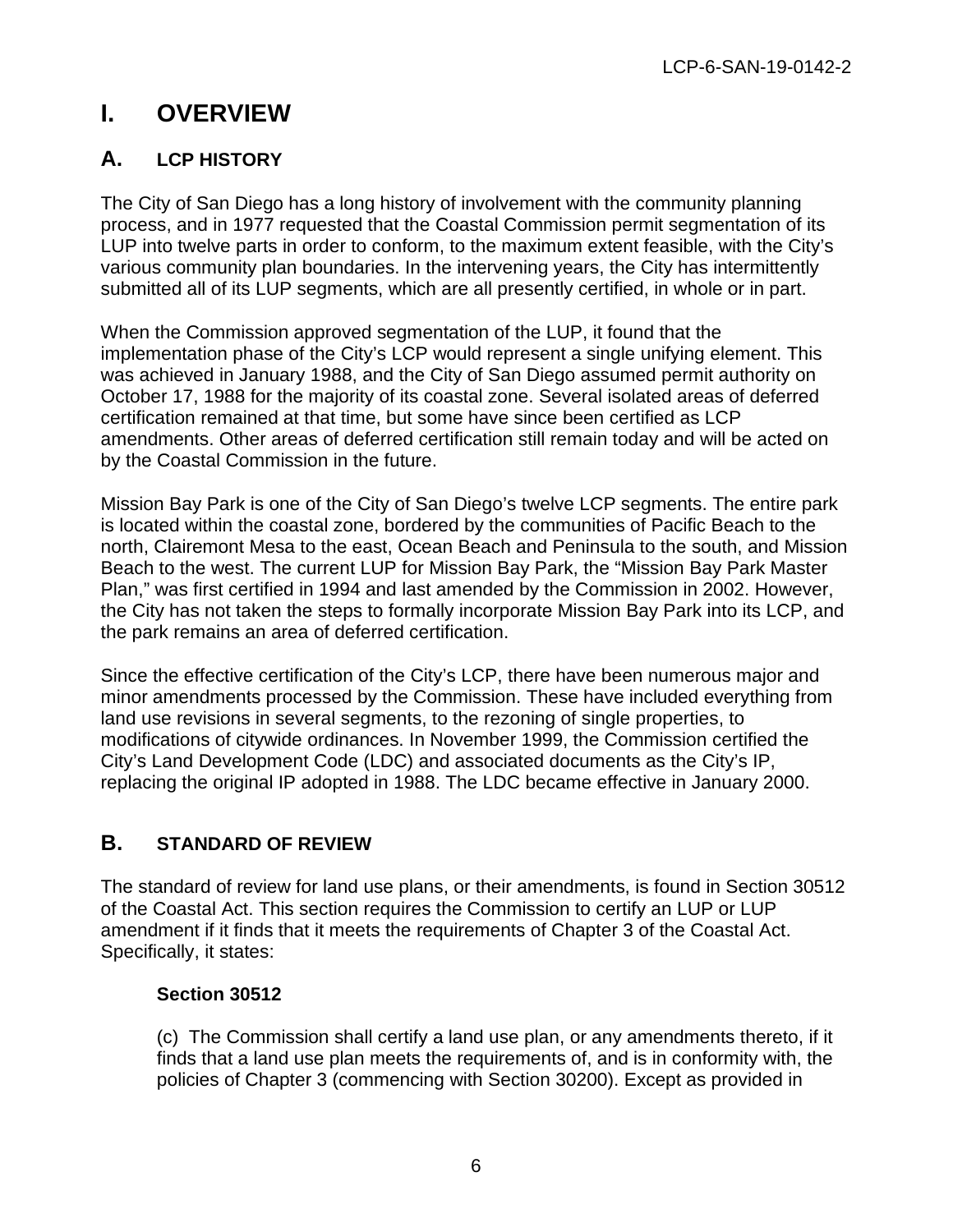paragraph (1) of subdivision (a), a decision to certify shall require a majority vote of the appointed membership of the Commission.

# <span id="page-6-0"></span>**C. PUBLIC PARTICIPATION**

Section 30503 of the Coastal Act requires local governments to provide the public with the maximum opportunity to participate in the development of the LCP amendment prior to submittal to the Commission for review. The City held a Planning Commission meeting on April 11, 2019 and a City Council meeting on June 17, 2019 with regard to the subject amendment request. All of those local hearings were duly noticed to the public. Notice of the subject amendment has been distributed to all known interested parties.

# <span id="page-6-1"></span>**II. MOTIONS AND RESOLUTIONS**

Following a public hearing, staff recommends the Commission adopt the following resolutions and findings. The appropriate motion to introduce the resolution and a staff recommendation are provided just prior to each resolution.

# **1. MOTION:**

I move that the Commission adopt the revised findings in support of the Commission action on June 10, 2021, concerning Land Use Plan Amendment No. LCP-6-SAN-19-0142-2 for the Mission Bay Park segment of the City of San Diego.

# **STAFF RECOMMENDATION OF DENIAL OF CERTIFICATION:**

Staff recommends a **YES** vote on the motion. Passage of this motion will result in the adoption of revised findings as set forth in this staff report. The motion requires a majority vote of the members from the prevailing side present at the June 10, 2021, hearing, with at least three of the prevailing members voting. Only those Commissioners on the prevailing side of the Commission's action are eligible to vote on the revised findings. The Commissioners eligible to vote are:

Commissioners Aminzadeh, Bochco, Harmon, Hart, Rice, Padilla, Uranga

# **RESOLUTION TO DENY CERTIFICATION OF LAND USE PLAN AMENDMENT AS SUBMITTED:**

The Commission hereby adopts the findings set forth below for approval of the City of San Diego LCP Amendment as modified on the grounds that the findings support the Commission's decision made on June 10, 2021, and accurately reflect the reasons for it.

# **1. MOTION:**

I move that the Commission certify the Land Use Plan Amendment No. LCP-6-SAN-19-0142-2 for the Mission Bay Park segment of the City of San Diego as submitted.

# **STAFF RECOMMENDATION OF DENIAL OF CERTIFICATION:**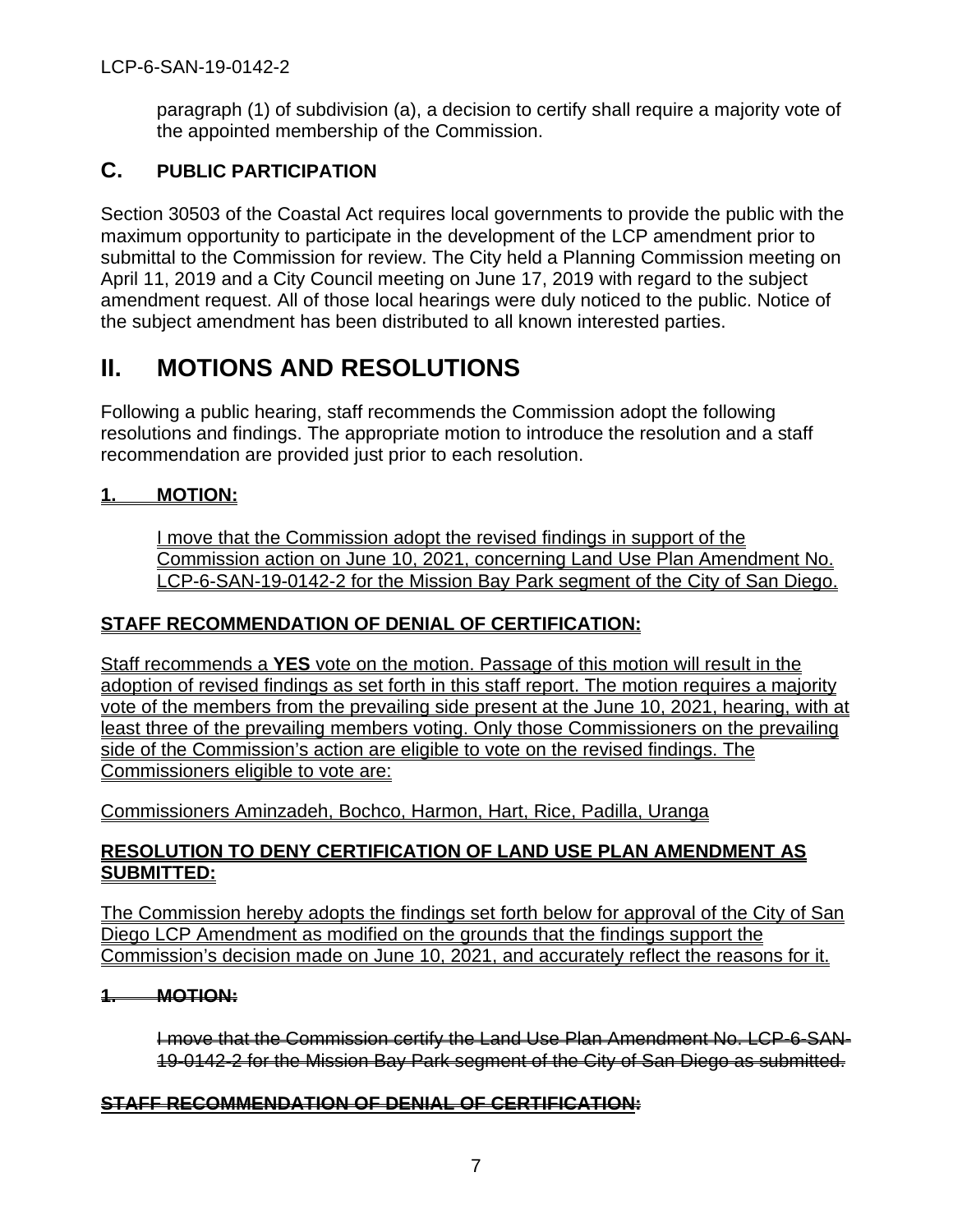Staff recommends a **NO** vote on the motion. Failure of this motion will result in denial of the land use plan amendment as submitted and adoption of the following resolution and findings. The motion to certify as submitted passes only upon an affirmative vote of a majority of the appointed Commissioners.

#### **RESOLUTION TO DENY CERTIFICATION OF LAND USE PLAN AMENDMENT AS SUBMITTED:**

The Commission hereby denies certification of the Land Use Plan Amendment No. LCP-6-SAN-19-0142-2 for the Mission Bay Park segment of the City of San Diego as submitted and finds for the reasons discussed below that the submitted Land Use Plan Amendment fails to meet the requirements of and does not conform to the policies of Chapter 3 of the California Coastal Act. Certification of the plan would not comply with the California Environmental Quality Act because there are feasible alternatives or mitigation measures that would substantially lessen any significant adverse impact which the Land Use Plan Amendment may have on the environment.

#### **2. MOTION:**

I move that the Commission certify the Land Use Plan Amendment No. LCP-6-SAN-19-0142-2 for the Mission Bay Park segment of the City of San Diego if modified pursuant to the staff recommendation.

#### **STAFF RECOMMENDATION: CERTIFICATION IF MODIFIED AS SUGGESTED:**

Staff recommends a **YES** vote on the motion. Passage of the motion will result in certification with suggested modifications of the submitted land use plan amendment and the adoption of the following resolution and findings. The motion passes only by an affirmative vote of a majority of the appointed Commissioners.

#### **RESOLUTION TO CERTIFY THE LAND USE PLAN AMENDMENT WITH MODIFICATIONS:**

The Commission hereby certifies the Land Use Plan Amendment No. LCP-6-SAN-19-0142-2 for the Mission Bay Park segment of the City of San Diego certified LCP and finds for the reasons discussed herein that, if modified as suggested below, the submitted Land Use Plan Amendment will meet the requirements of and conform to the policies of chapter 3 of the California Coastal Act. Certification of the plan if modified as suggested below complies with the California Environmental Quality Act because either 1) feasible mitigation measures and/or alternatives have been incorporated to substantially lessen any significant adverse effects of the plan on the environment, or 2) there are no further feasible alternatives or mitigation measures which could substantially lessen any significant adverse impact which the Land Use Plan Amendment may have on the environment.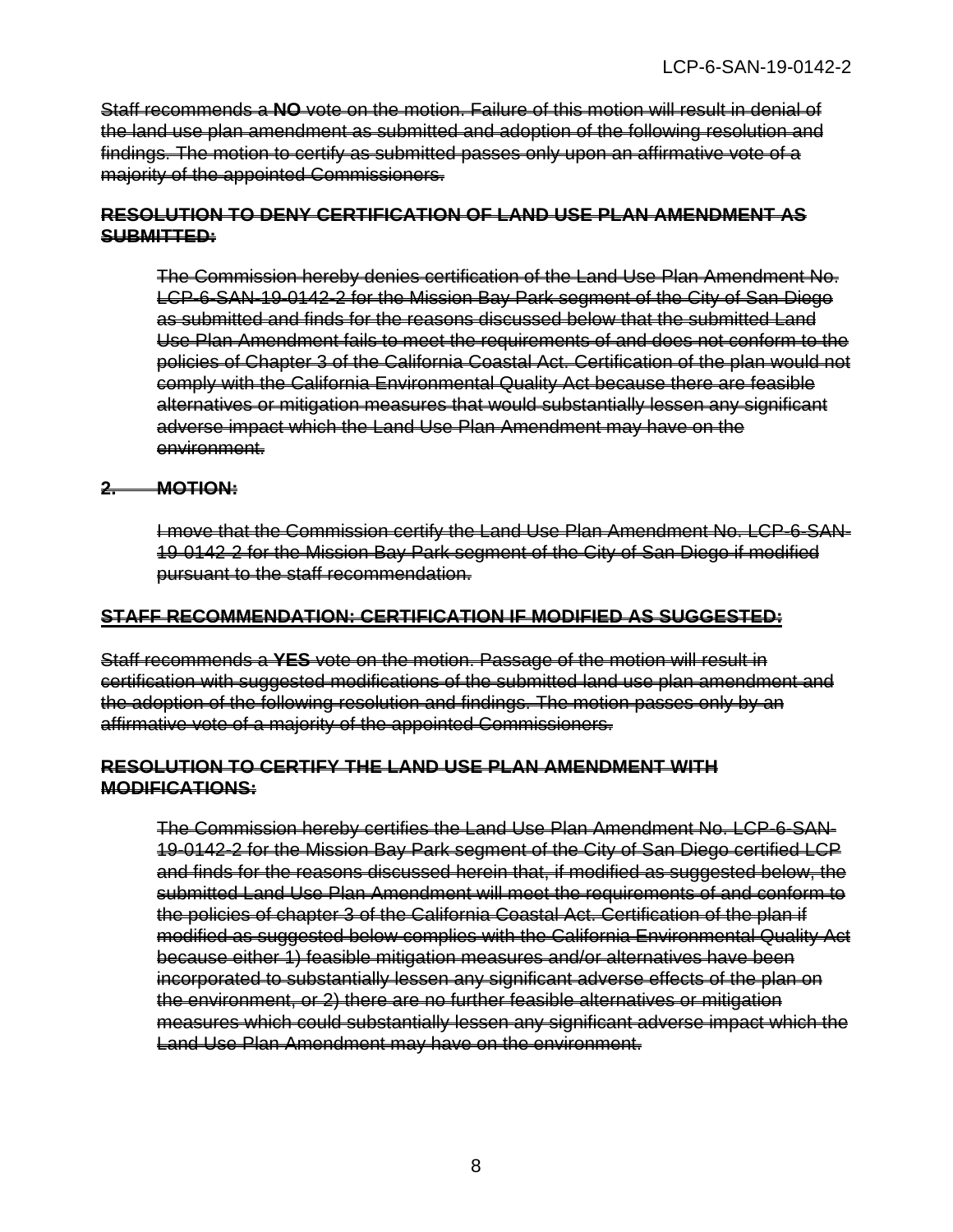# <span id="page-8-0"></span>**III. SUGGESTED MODIFICATIONS**

For clarity, the below language represents the final, Commission-approved suggested modification language to the City's original proposal. The Commission recommends the following suggested revisions to the proposed Land Use Plan be adopted. The underlined sections represent language that the Commission suggests be added, and the struck-out sections represent language which the Commission suggests be deleted from the language as originally submitted. The following suggested revisions are listed in the order they appear in the proposed LUP Amendment.

- 1. Replace the proposed Figure 32 (identified as "Option B" and attached as [Revised](https://documents.coastal.ca.gov/reports/2022/6/Th19a/Th19a-6-2022-exhibits.pdf)  [Exhibit 4](https://documents.coastal.ca.gov/reports/2022/6/Th19a/Th19a-6-2022-exhibits.pdf) to this staff report) with the modified Figure 32 (identified as "Commission-Approved Figure 32" and attached to the Coastal Commission conditional certification letter dated July 15, 2021).
- 2. On Page 1 of the proposed changes to the Mission Bay Park Master Plan, modify the language of Section i. Water Quality as follows:
	- i. Water Quality

# No Changes

- Incorporate Low Impact Development (LID) practices into building design and site plans that work with the natural hydrology of a site to reduce urban runoff, including the design or retrofit of existing landscaped or impervious areas to better capture storm water runoff and encourage water infiltration to minimize reliance on storm drains that could be impaired by sea level rise.
- 3. On Page 8 of the proposed changes to the Mission Bay Park Master Plan, modify the language of Section 8 Fiesta Island as follows:

Fiesta Island enjoys unequaled exposure to the Bay waters and surrounding landscapes. Keep the island relatively undeveloped and connect "natural" recreation areas of the coastal landscape to the park through multi-use paths and hiking trails. Locate most of the park improvements within the southeastern subarea of the Island. Locate a new parking area near the end of Hidden Anchorage to provide access to the beach via a multi-use path and include a paved parking lot for visitors for the existing fenced off-leash dog area. Locate a public camping area in the southeastern subarea. Connect uses through multi-use paths and trails, and maintain and expand natural habitat areas and the coastal landscape throughout the Island. Consider the effects of sea level rise, based on best available science and most recent flood maps, to identify design and siting that would reduce coastal and flood hazard risk and increase adaptive capacity of development within areas susceptible to flooding.

4. On Page 8 of the proposed changes to the Mission Bay Park Master Plan, modify the language of Section 11 Central Fiesta Island as follows: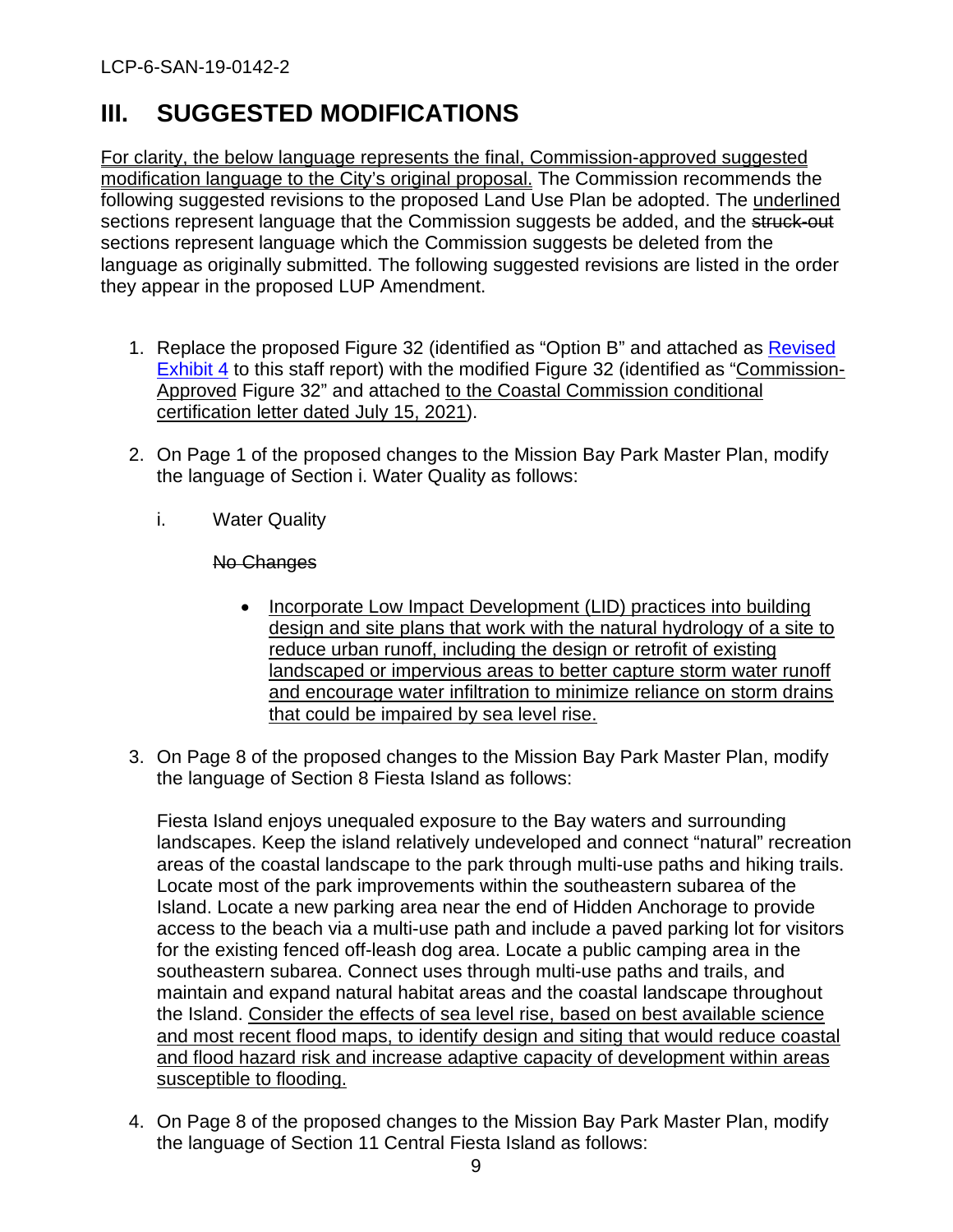The Island's Central Subarea includes a mixture of regional and natural recreation. Retain the existing the youth camping and aquatic center. Expand the open sand arena suitable for sand-based tournaments and integrate a trail system for hiking, biking and equestrian activities within the coastal landscape area containing upland coastal sage scrub and maritime scrub. Locate the kelp drying and sand maintenance and storage to the Central Subarea as it is an important infrastructure for beach maintenance throughout Mission Bay Park. These sand and kelp areas provide foraging for bird populations inhabiting the Northern preserve area. Design the kelp drying and sand management area to avoid impacting sensitive plant species and wetlands located in the Central Subarea to the greatest extent feasible, including reducing the size of the facility, and provide on-site mitigation for impacts that are unavoidable. The coastal landscape areas may be gently raised to afford enhanced views of the Bay and provide wind protection for the eastern portion of the Island. Prioritize the preservation of the natural dune habitat located in the Coastal Landscape area of the Central Subarea where feasible.

5. On Page 9 of the proposed changes to the Mission Bay Park Master Plan, modify the language of Section 12 North Fiesta Island as follows:

The Island's north subarea is a controlled habitat preserve area for the California Least Tern. In addition to sandy areas, this area includes mudflats, lower, mid and upper salt marsh and expanded wetland habitat. The existing mile-long paved roadway located around the perimeter of the subarea shall be removed except for an approximately 1,600-foot long segment on the east side, which shall be converted to solely pedestrian and bicycle use. A seasonal The shortened roadway (to be regraded to drain inward, away from the coast, to promote wetland formation) shall be for bicycles, and pedestrians, and vehicles located around the perimeter of this site, allowing the public to access the beach areas on the east side of the peninsula outside of the Least Tern breeding season. Gates provided at both the western and eastern entry points to the northern area. Maintain visually permeable, fences with anti-perching features and interpretive signage around the Least Tern and salt marsh sites, with the interior space to be accessed only by authorized individuals. Public access shall be maintained to the roadway and eastern beach areas outside of the Least Tern breeding season, and the remainder of the north subarea shall be closed to public access year-round to protect the Least Tern and salt marsh sites. Dredge a channel across the Island along with bridges at the western and eastern roadway points to create new habitat areas and improve water circulation. The habitat improvements to the Least Tern nesting site and new wetlands shall be prioritized in the overall redevelopment of Fiesta Island and shall be completed prior to full redevelopment of the Southeast Subarea.

6. On Page 12 of the proposed changes to the Mission Bay Park Master Plan, modify the language of Section 45, as follows:

A controlled access and clear roadway improvement design should be implemented on Fiesta Island to allow beach-launching to continue while providing for water quality improvements. Gates and fences are proposed to limit access to the western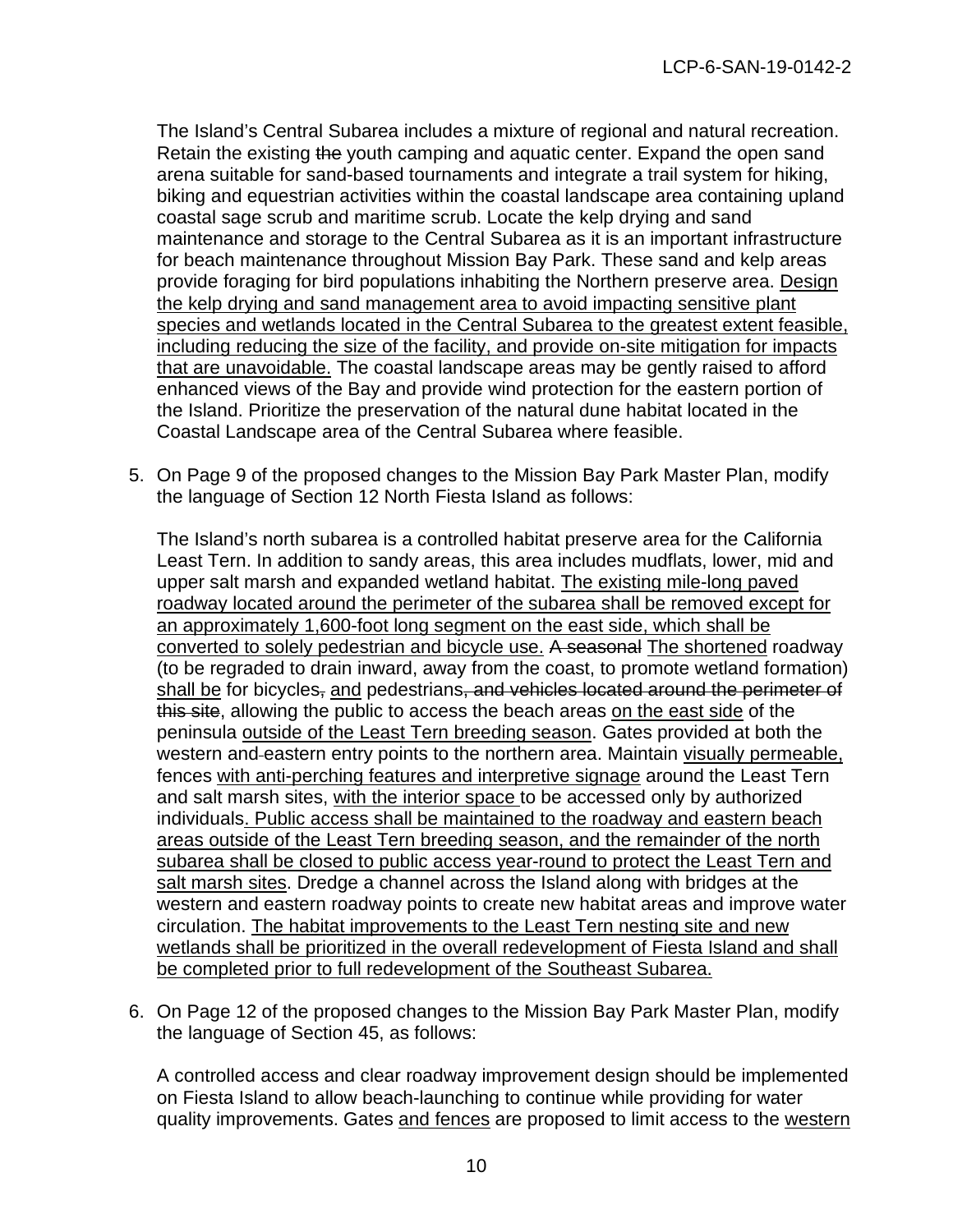half of the North Subarea year-round and limit access to the eastern half during the Least Tern breeding season during nesting season.

7. On Page 35 of the proposed changes to the Mission Bay Park Master Plan, modify the language of Section 130, Revegetation Activities, as follows:

Ensure that weeds are adequately controlled to achieve the success criteria for any restoration activities. Plant native plants as part of habitat restoration or revegetation activities within disturbed areas. Use native plants currently growing on Fiesta Island as the basis for any plant palette. Minimize removal of native plants now growing on the island. Consult with members of the Kumeyaay nation to find ways to promote opportunities for educational engagement and public participation in historic preservation and enjoyment of cultural resources on Fiesta Island. Consider using plants native to the area that would have been gathered historically by members of the local Kumeyaay village to promote opportunities for education engagement and public participation in historic preservation and enjoyment of cultural resource. Ensure that invasive plants are not included in any planting palette in coordination with Parks and Recreation biology staff. Follow restoration methods dictated by best available science (e.g., Bradley method, weeding).

# <span id="page-10-0"></span>**IV. FINDINGS FOR DENIAL OF CERTIFICATION OF THE CITY OF SAN DIEGO LAND USE PLAN AMENDMENT, AS SUBMITTED**

# <span id="page-10-1"></span>**A. AMENDMENT DESCRIPTION**

The proposed LUP amendment to the Mission Bay Park Master Plan addresses the 470 acre Fiesta Island segment of Mission Bay Park and includes island-wide improvements to recreation facilities, circulation, parking, trail system, landscaping, habitat, water quality, near-shore eelgrass, signage, and utilities. The amendment updates the existing concept plan for Fiesta Island currently in the Park Master Plan with a new concept plan that revised development locations and uses. At this time, there are no detailed construction documents, funding mechanisms, or engineering studies for any future improvements that would be needed, as they would be determined in subsequent project-specific coastal development permit actions subject to review and approval by the Commission.

Proposed island-wide roadway improvements include the realignment of one-way 4.7-mile perimeter Fiesta Island Road between the North Subarea and the Central Subarea; a realignment in the Southeast Subarea; new crossover roadways between the North Subarea and the Central Subarea and between the Central Subarea and the Southeastern subarea; new roadway segments in the island interior; a change in one-way travel direction on Fiesta Island Road from counterclockwise to clockwise; a widening of the causeway onto Fiesta Island and construction of a roundabout; and enhancement of the existing roadway.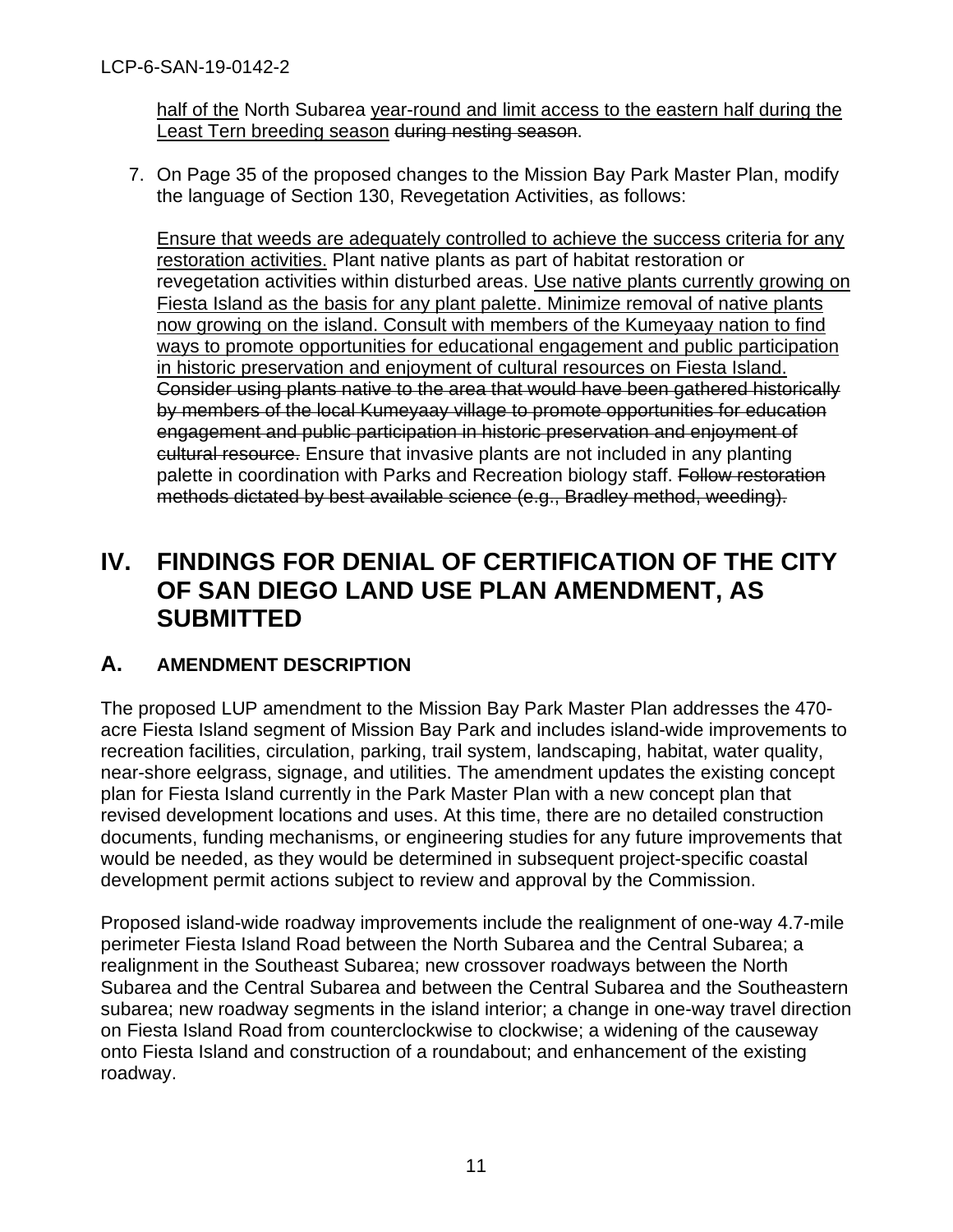Due to its size and usage patterns, the current Mission Bay Park Master Plan and the proposed amendment divide uses and future improvements on Fiesta Island into four subareas: North, Central, Southeast, and Southwest.

The North Subarea is mostly undeveloped with a mix of native and non-native vegetation. Like all of Fiesta Island, the perimeter is ringed by sandy beaches, with some areas armored with rip rap. The interior portion includes a protected area for nesting least terns, which is surrounded by a chain link fence to limit access. As proposed, the North Subarea would remain preserved habitat and buffer area with recreation limited to the perimeter roadway and beach areas for swimming, fishing, and parking. Along the northern side of the crossover roadway there would be a small nature viewing area. The existing fenced least tern nesting site would remain, with dredging to create a cross-island water channel and new wetlands next to it in order to enhance water quality.

The Central Subarea is ringed by sandy beaches and bisected by the cutover of Fiesta Island Road, which is the only part of the circulation road that cuts across the island. To the north of the cutover, the Central Subarea is mostly undeveloped with a mix of native and non-native vegetation. To the south of the cutover is an area for sand recreation surrounded by a small ring of undeveloped park land covered by a mix of native and nonnative vegetation. The eastern part of the Central Subarea includes a finger of Fiesta Island that forms the north side of Enchanted Cove, and includes an area dedicated to camping and aquatic recreation for youth, including the San Diego Youth Aquatic Center and the Fiesta Island Youth Camp, and a small wetland area north of the youth camp. The aquatic center is available for use by youth groups and can accommodate special events, as well as providing instruction for sailing, canoeing, rowing, kayaking, swimming, and windsurfing. Its facilities include a boat ramp, overnight dormitories, meeting rooms, a kitchen, courtyard, and labs, plus boat storage. The youth camp adjacent to the aquatic center includes twenty-five campsites that can accommodate up to 250 people, as well as an amphitheater and bonfire ring. The proposed amendment would relocate the existing sand management area (currently in the Southeast Subarea) to the northern portion of the Central Subarea, with the surrounding area enhanced through the creation of a habitat preserve, sand dune habitat, and native vegetation. No changes are proposed to the existing San Diego Youth Aquatic Center or Fiesta Island Youth Camp. New sand volleyball courts and other sand-oriented recreation facilities would be created in the expanded sand recreation area, as well as new berms to provide wind protection and arena seating.

The Southeast Subarea contains the only entrance causeway to Fiesta Island and is ringed by sandy beaches. Most of the subarea is undeveloped and covered by a mix of native and non-native vegetation. A portion of the area is used for sand storage and management by the City. The proposed amendment would include two active recreation parks, plazas, public restrooms, a group day use primitive camp area, public parking, playgrounds, public art, ADA shore access at Enchanted Cove and Hidden Anchorage, and expanded habitat areas. Creation of a large habitat preserve is planned to the west of the realigned Fiesta Island Road and north of the southern shore of the Southeast Subarea. Wetland restoration would occur in the water near the outfall of Tecolote Creek, on the north side of the entrance causeway, and would also include a portion of the beach.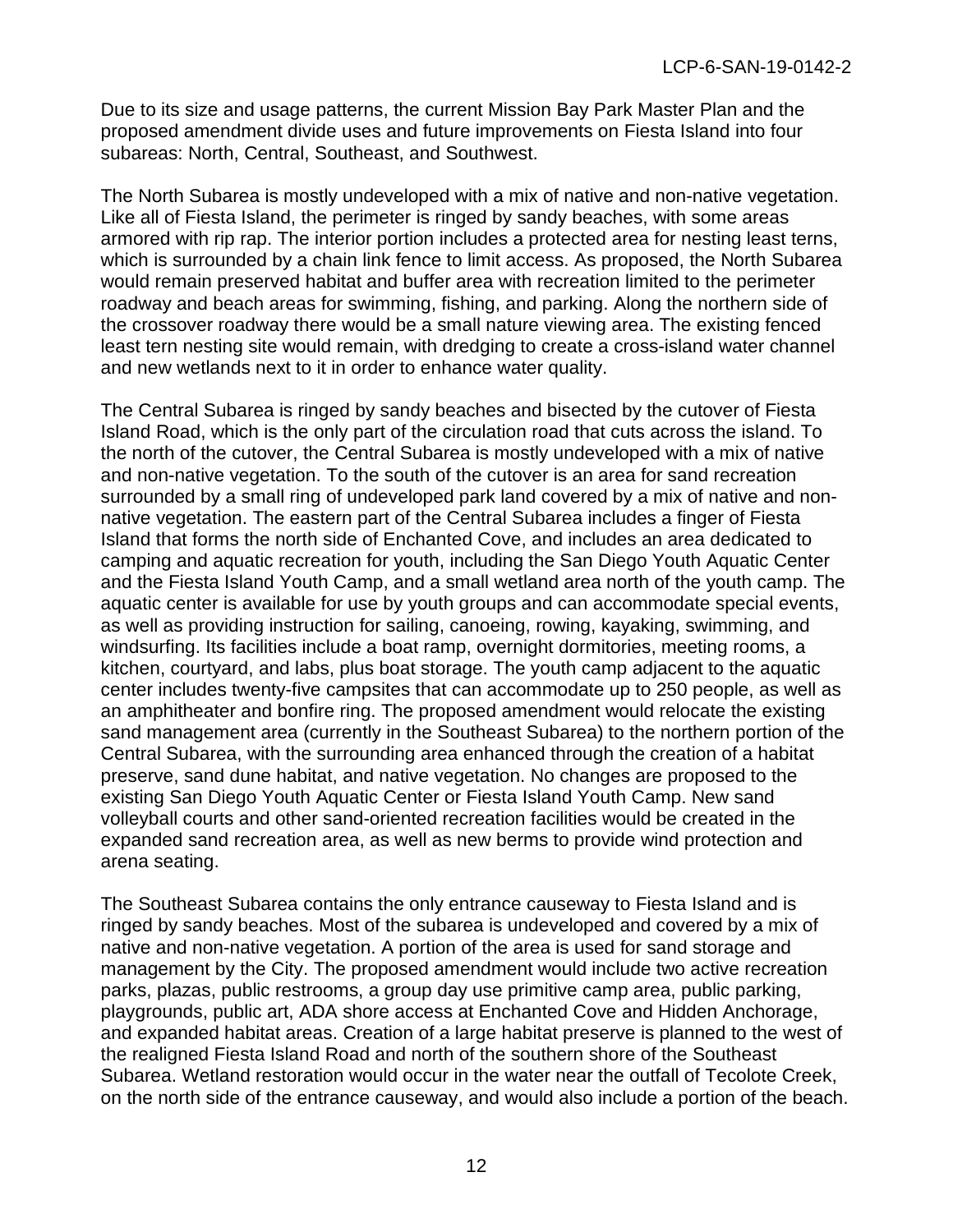The remaining land area would be revegetated with native coastal landscape habitat allowing for passive recreation and multi-use trails.

The Southwest Subarea consists primarily of an off-leash dog park fenced off from the rest of Fiesta Island, with a small dirt parking lot to the north of the fence. Stony Point at the very southwestern tip of the island is a fenced habitat area for nesting least terns and is reinforced by rip rap. There are no roads or paved trails within the Southwest Subarea, and it can only be accessed through pedestrian gates in the northern fencing and informal trails. The City analyzed two options for the Southwest Subarea, Option A and Option B, before formally selecting Option B as part of the proposed amendment.

Option A includes a fenced off-leash dog park and shoreline park. New developed facilities would be built for the dog park, including a small dog fenced off-leash area, a dog special event area, a special event obstacle course, a canine competition staging area, and new parking lot. A new roadway extending south to a public parking lot with boat trailer spaces would provide access to non-motorized boat storage, nearby beach watercraft storage areas, and shore launching area for non-motorized watercrafts. Adjacent to the boat storage, a plaza, playground, lifeguard tower, and public restrooms would all be located next to a supervised swimming beach along with Americans with Disabilities Act (ADA) shore access as well as a pier, ramp, and floating dock. The existing Stony Point least tern nesting site and seasonal closure fencing and buffer at the southwest corner would remain. Eelgrass restoration is planned off the southeast shore of Stony Point.

Option B for the Southwest Subarea includes very little new development and maintains most of the existing uses. New developed facilities would include a small dog fenced offleash area, a view pavilion, plaza, and seating along with trail improvements. Two new parking lots would be constructed, one near the new developed dog park facility and one near Hidden Anchorage Bay adjacent to Fiesta Island Road. The existing Stony Point least tern nesting site would remain, as would the existing seasonal closure fencing and buffer. Eelgrass restoration is also planned off the southeast shore of Stony Point.

# <span id="page-12-0"></span>**B. CONFORMANCE WITH SECTION 30001.5 OF THE COASTAL ACT**

The Commission finds, pursuant to Section 30512.2b of the Coastal Act, that portions of the Land Use Plan as set forth in the preceding resolutions, are not in conformance with the policies and requirements of Chapter 3 of the Coastal Act to the extent necessary to achieve the basic state goals specified in Section 30001.5 of the Coastal Act which states:

The legislature further finds and declares that the basic goals of the state for the Coastal Zone are to:

a) Protect, maintain and, where feasible, enhance and restore the overall quality of the coastal zone environment and its natural and manmade resources.

b) Assure orderly, balanced utilization and conservation of coastal zone resources taking into account the social and economic needs of the people of the state.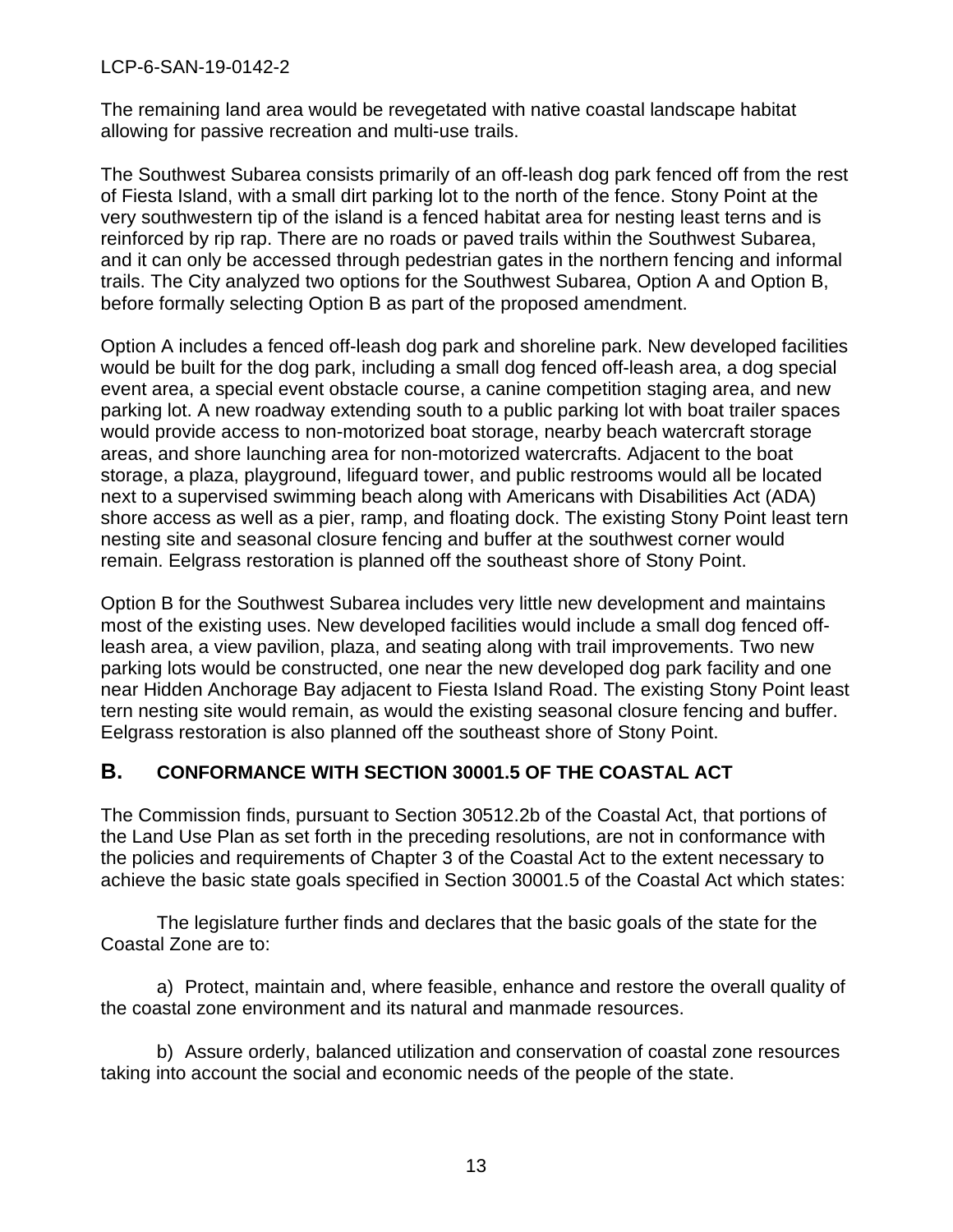c) Maximize public access to and along the coast and maximize public recreational opportunities in the coastal zone consistent with sound resource conservation principles and constitutionally protected rights of private property owners.

(d) Assure priority for coastal-dependent and coastal-related development over other development on the coast.

(e) Encourage state and local initiatives and cooperation in preparing procedures to implement coordinated planning and development for mutually beneficial uses, including educational uses, in the coastal zone.

The Commission therefore finds, for the specific reasons detailed below, that the land use plan does not conform with Chapter 3 of the Coastal Act or the goals of the state for the coastal zone with regards to public access and habitat protection.

# <span id="page-13-0"></span>**C. NONCONFORMITY OF THE CITY OF SAN DIEGO LAND USE PLAN WITH CHAPTER 3**

# **1. PUBLIC ACCESS & RECREATION**

# **Plan Summary**

The Mission Bay Park Master Plan contains Figure 32 entitled "Fiesta Island Concept Plan" showing a conceptual map of Fiesta Island as it would appear if the development policies contained in the Park Master Plan were implemented. The proposed amendment, in addition to updating the policy language of the Park Master Plan, contains a new Figure 32 showing the updated concept plan. [\(Exhibit 4\)](https://documents.coastal.ca.gov/reports/2021/6/Th9f/Th9f-6-2021-exhibits.pdf)

# **Applicable Coastal Act Policies**

# Section 30210

In carrying out the requirement of Section 4 of Article X of the California Constitution, maximum access, which shall be conspicuously posted, and recreational opportunities shall be provided for all the people consistent with public safety needs and the need to protect public rights, rights of private property owners, and natural resource areas from overuse.

#### Section 30211

Development shall not interfere with the public's right of access to the sea where acquired through use of legislative authorization, including, but not limited to, the use of dry sand and rocky coastal beaches to the first line of terrestrial vegetation.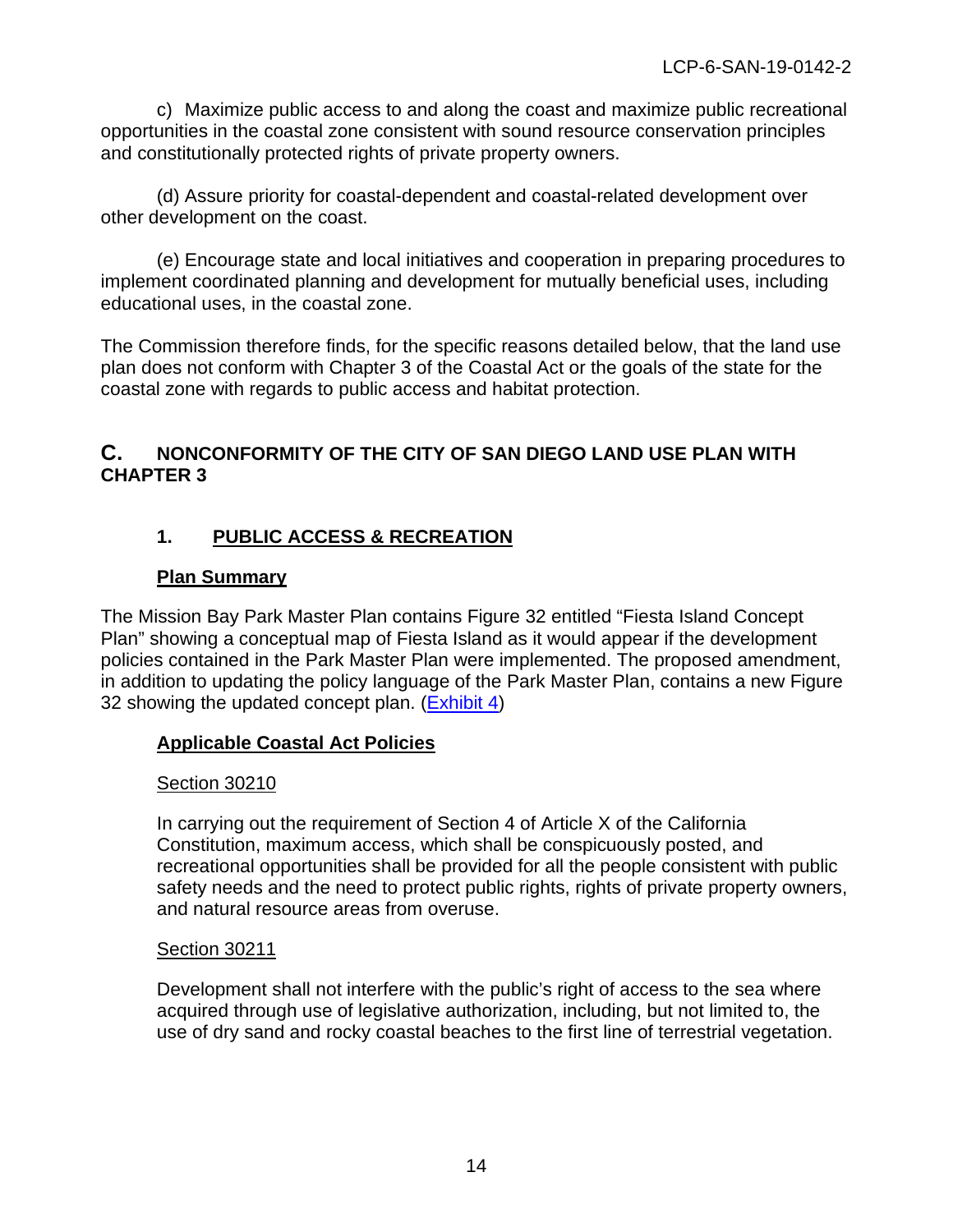#### Section 30212

(a) Public access from the nearest public roadway to the shoreline and along the coast shall be provided in new development projects except where (1) it is inconsistent with public safety, military security needs, or the protection of fragile coastal resources, (2) adequate access exists nearby, or (3) agriculture would be adversely affected. Dedicated accessway shall not be required to be opened to public use until a public agency or private association agrees to accept responsibility for maintenance and liability of the accessway. […]

#### Section 30212.5

Wherever appropriate and feasible, public facilities, including parking areas or facilities, shall be distributed throughout an area so as to mitigate against the impacts, social and otherwise, of overcrowding or overuse by the public of any single area.

#### Section 30213

Lower cost visitor and recreational facilities shall be protected, encouraged, and, where feasible, provided. Developments providing public recreational opportunities are preferred. […]

#### Section 30214

(a) The public access policies of this article shall be implemented in a manner that takes into account the need to regulate the time, place, and manner of public access depending on the facts and circumstances in each case including, but not limited to, the following:

- (1) Topographic and geologic site characteristics.
- (2) The capacity of the site to sustain use and at what level of intensity.

(3) The appropriateness of limiting public access to the right to pass and repass depending on such factors as the fragility of the natural resources in the area and the proximity of the access area to adjacent residential uses.

(4) The need to provide for the management of access areas so as to protect the privacy of adjacent property owners and to protect the aesthetic values of the area by providing for the collection of litter.

(b) It is the intent of the Legislature that the public access policies of this article be carried out in a reasonable manner that considers the equities and that balances the rights of the individual property owner with the public's constitutional right of access pursuant to Section 4 of Article X of the California Constitution. Nothing in this section or any amendment thereto shall be construed as a limitation on the rights guaranteed to the public under Section 4 of Article X of the California Constitution.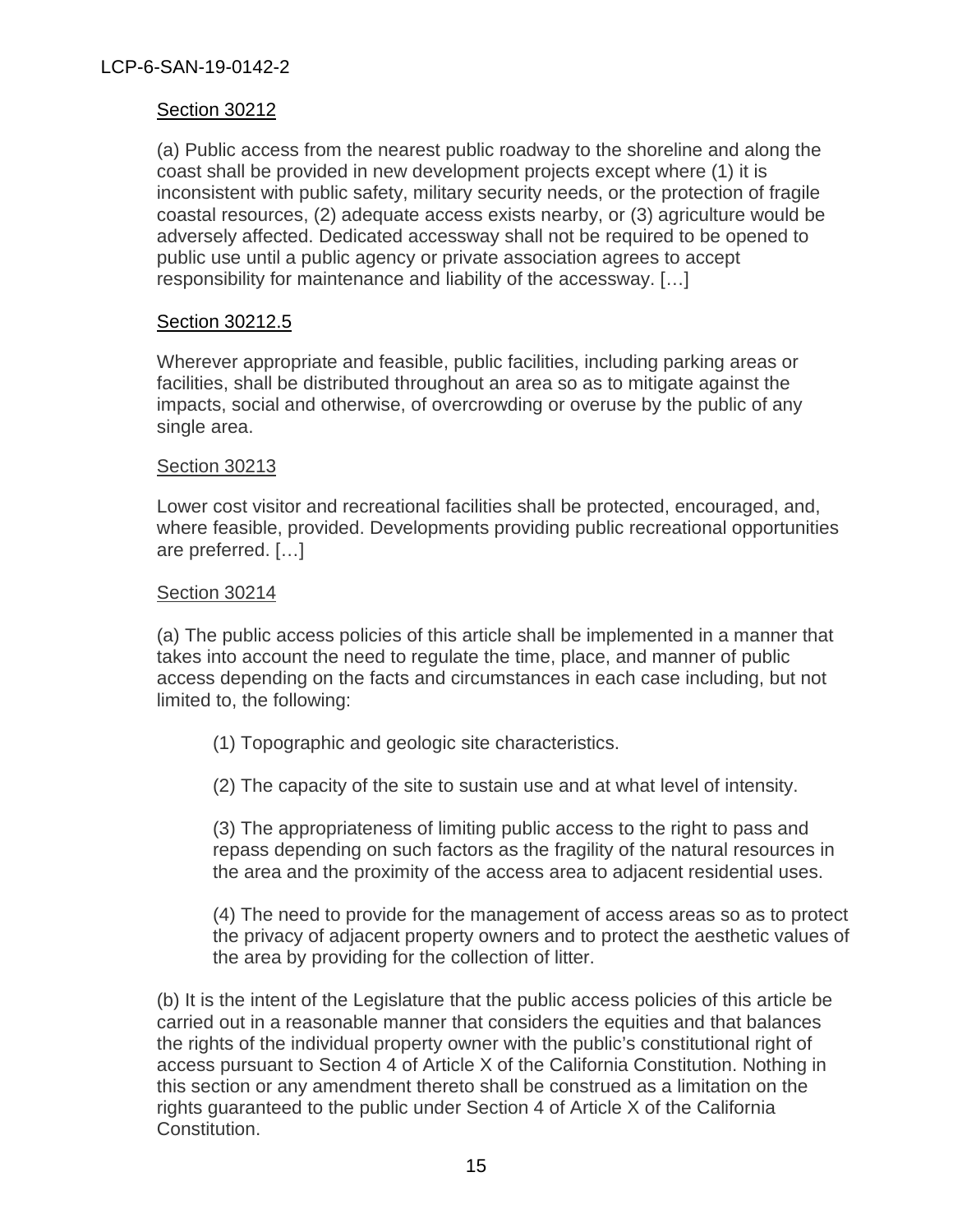(c) In carrying out the public access policies of this article, the commission and any other responsible public agency shall consider and encourage the utilization of innovative access management techniques, including, but not limited to, agreements with private organizations which would minimize management costs and encourage the use of volunteer programs.

#### Section 30220

Coastal areas suited for water-oriented recreational activities that cannot readily be provided at inland water areas shall be protected for such uses.

#### Section 30221

Oceanfront land suitable for recreational use shall be protected for recreational use and development unless present and foreseeable future demand for public or commercial recreational activities that could be accommodated on the property is already adequately provided for in the area.

#### Section 30223

Upland areas necessary to support coastal recreational uses shall be reserved for such uses, where feasible.

#### Section 30224

Increased recreational boating use of coastal waters shall be encouraged, in accordance with this division, by developing dry storage areas, increasing public launching facilities, providing additional berthing space in existing harbors, limiting non-water-dependent land uses that congest access corridors and preclude boating support facilities, providing harbors of refuge, and by providing for new boating facilities in natural harbors, new protected water areas, and in areas dredged from dry land.

#### Section 30255

Coastal-dependent developments shall have priority over other developments on or near the shoreline. Except as provided elsewhere in this division, coastal-dependent developments shall not be sited in a wetland. When appropriate, coastal-related development should be accommodated within reasonable proximity to the coastal dependent uses they support.

#### **Non-conformity with Chapter 3 Policies**

Mission Bay Park is the largest municipal aquatic park in the country, consisting of approximately 4,235 acres in roughly equal parts land and water, with 27 miles of shoreline, 19 of which are sandy beach with eight officially designated swimming areas. Fiesta Island, at the heart of Mission Bay Park, consists of 470 acres and six miles of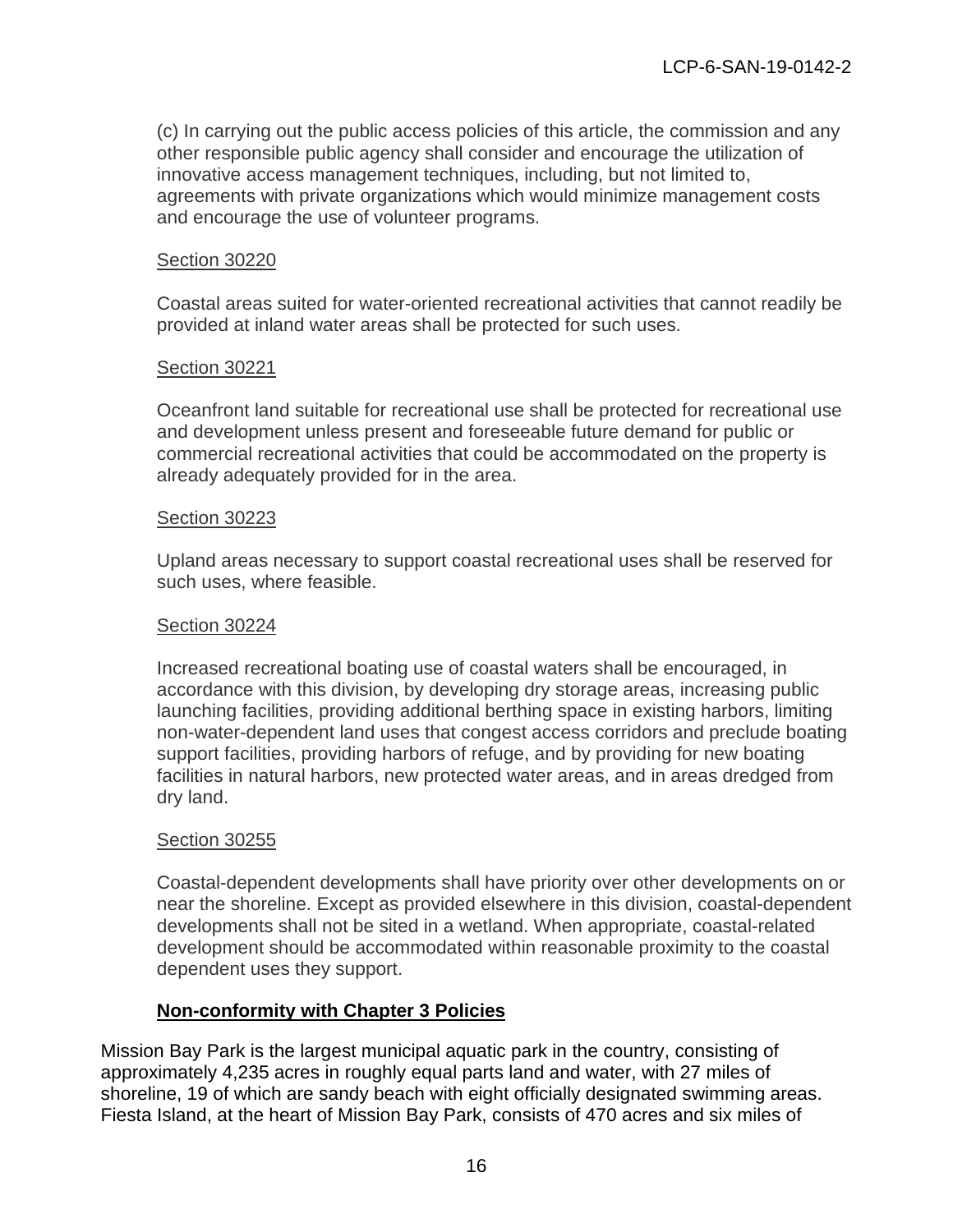shoreline, with almost the entirety of the island openly accessible to the public. Except for certain portions reinforced by rip rap, the majority of the perimeter of Fiesta Island consists of a sandy beach that extends approximately 50-150 feet from the water until it meets Fiesta Island Road, making it very easy for the public to pull off the road, park next to the beach, and recreate. However, an exception is the 100-acre Southwest Subarea of Fiesta Island. Due to a fence line that traverses the island along the northern boundary of this subarea, there are no roads within it, and the only access to the subarea is through pedestrian gates or along the beach. Once past the fence, the public may walk anywhere within the subarea except for the six-acre fenced Stony Point California least tern nesting area at the very southwest corner of the island.

Due to the size and configuration of the Southwest Subarea, the southern shoreline of Fiesta Island is over a quarter mile from Fiesta Island Road's nearest road-side vehicular parking to the north and the primary parking area for the Southwest Subarea is a half-mile away to the northwest, both outside the northern fence line. While the southern shore is used by dog owners walking along the beach, due to the sizeable distances involved and lack of any formal public amenities such as restrooms within the subarea, the southern shore of Fiesta Island is underutilized by the broad spectrum of the beach-going public compared to other parts of Fiesta Island and Mission Bay Park as a whole, with practically no water recreation occurring.

While the City originally designed a new six-acre fenced-off two-lane road and shoreline public recreational and boat facility consisting of a parking lot, playground, restroom, nonmotorized boat storage, swim area, lifeguard station, and dock for launch of unmotorized watercraft at the southern end of Fiesta Island in order to address this underutilization by the general public (subsequently referred to as "Option A"). After dog-owners who utilize the area voiced concerns that the introduction of a road, fenced or not, into the subarea would increase risk of accidents and diminish the City's limited coastal off-leash park capacity, the City adopted a revised design that kept the Southwest Subarea much as it is today (designated "Option B").

As discussed in detail below under the Findings for Approval, Option B will maximize public access and recreational opportunities on Fiesta Island. The following sections identify several areas of the plan which as submitted are not wholly consistent with the resource protection policies and require suggested modifications to ensure all elements of the approved plan are in conformance and maximize resource protections to the extent feasible. In order to ensure all of the required elements of the plan are captured in the Mission Bay Park Master Plan, Suggested Modification No. 1 requires an updated Figure 32 be added to the plan.

Despite Fiesta Island's prominent location within a popular regional amenity, the current underutilization of prime recreational space along the southern shoreline by the watergoing public represents a substantial impediment to maximizing low-cost public access to coastal waters. Chapter 3 of the Coastal Act contains numerous policies, listed above, requiring that the breadth and range of public access to the coast be enhanced, distributed, and maximized to the maximum extent feasible. The historic use and enjoyment of the Southwest Subarea by the dog-owning segment of the public is a coastal use warranting continued protection, but an off-leash dog park area should not exclude a greater range of public coastal recreation. It is feasible for swimming, boat launching, and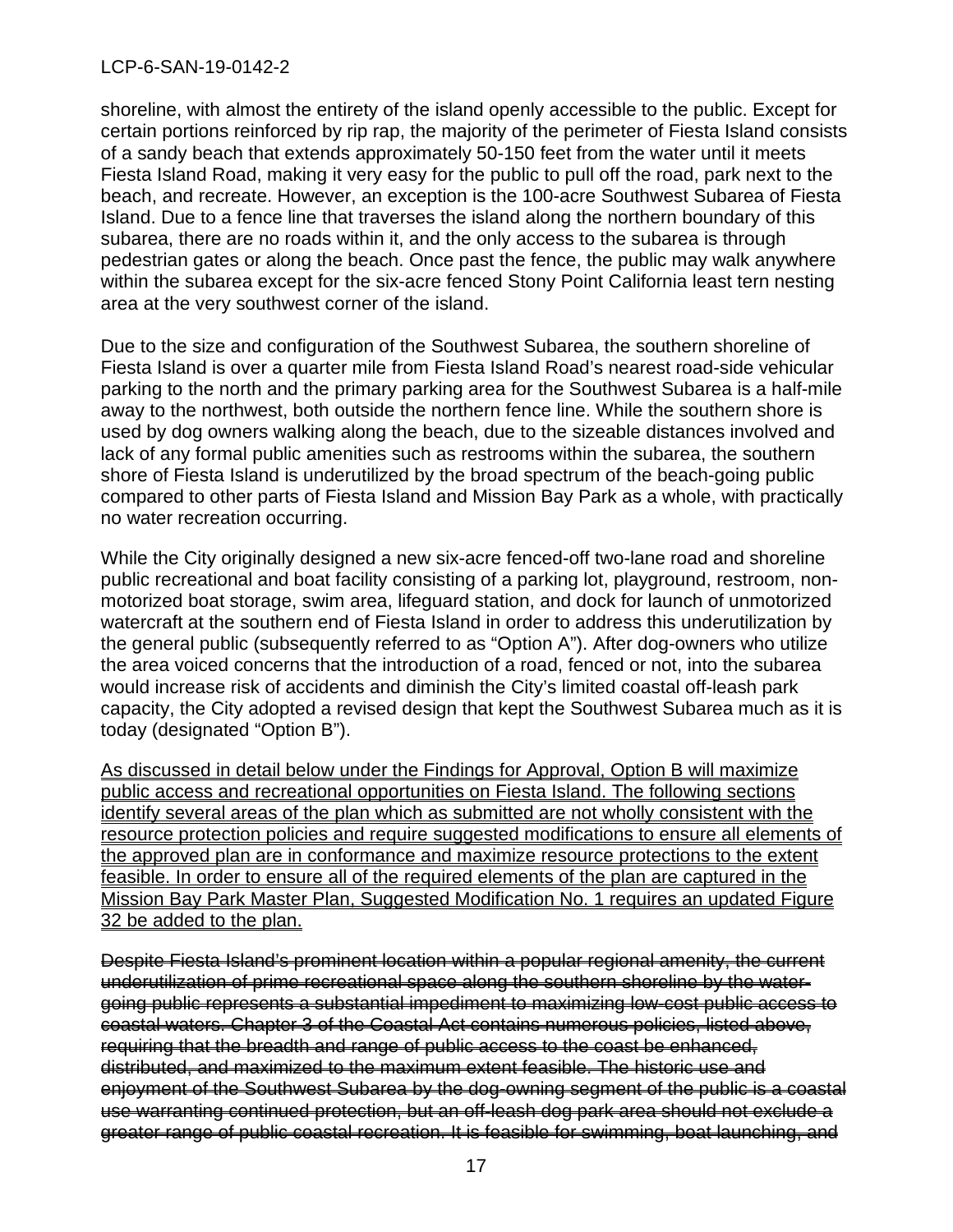the provision of parking and restrooms to occur in the same area as off-leash dog activity without one displacing the other.

Members of the public promoting Option B's maintenance of the Southwest Subarea in its current configuration argue it is necessary to protect off-leash dogs from accidents with passing vehicles. However, the majority of Fiesta Island's 470 acres allows dogs to be offleash and does not have barriers along Fiesta Island Road. Additionally, unlike Fiesta Island Road, the new southern road and shoreline public recreation and boating facility in Option A would be fenced off from the remaining 87 acres of Southwest Subarea that would remain off-leash dog area.

Proponents of Option B also argue that for a city of its size, San Diego has inadequate inventory of waterfront off-leash dog areas, with just Fiesta Island and the nearby Dog Beach at the mouth of the San Diego River in the community of Ocean Beach. However, Dog Beach is over 20 acres in size, and together with Fiesta Island provides almost six miles of off-leash waterfront walking. In addition, the cities of Coronado and Del Mar adjacent to the City of San Diego have off-leash dog beach parks a short distance beyond city boundaries.

The City proposes Option B to maintain the Southwest Subarea much as it currently is configured in order to protect a long-standing park use; however, the goal of maintaining the existing off-leash dog use is not mutually exclusive with the broader range of coastal uses that the 15 million people who visit Mission Bay Park every year enjoy, such as swimming, boating, biking, walking, lounging, and more. As such, Option B would fail to maximize public access to the Southwest Subarea and is inconsistent with provisions of the Coastal Act that prioritize coastal-dependent development, encourage increased recreational boating and public launch facilities, and protect water-oriented recreational activities, including boating and swimming uses proposed in Option A. Thus, as proposed, the proposed amendment does not conform to the public access and recreation policies of Chapter 3 of the Coastal Act.

# **2. HABITAT PROTECTION**

# **Plan Summary**

The North Subarea of Fiesta Island currently contains an approximately 30-acre fenced California least tern nesting area, bordered on three sides by the one-lane Fiesta Island Road and sandy beach area. As proposed, the amendment to the Park Master Plan would keep this configuration, with the most notable change being the dredging of an open-water channel across the southern boundary of the subarea to hydrologically connect the bay waters on the west and east sides of Fiesta Island, as well as grade the inland area between the proposed channel and least tern nesting site to create an approximately 12 acre wetland sustained by the channel.

# **Applicable Coastal Act Policies**

# Section 30230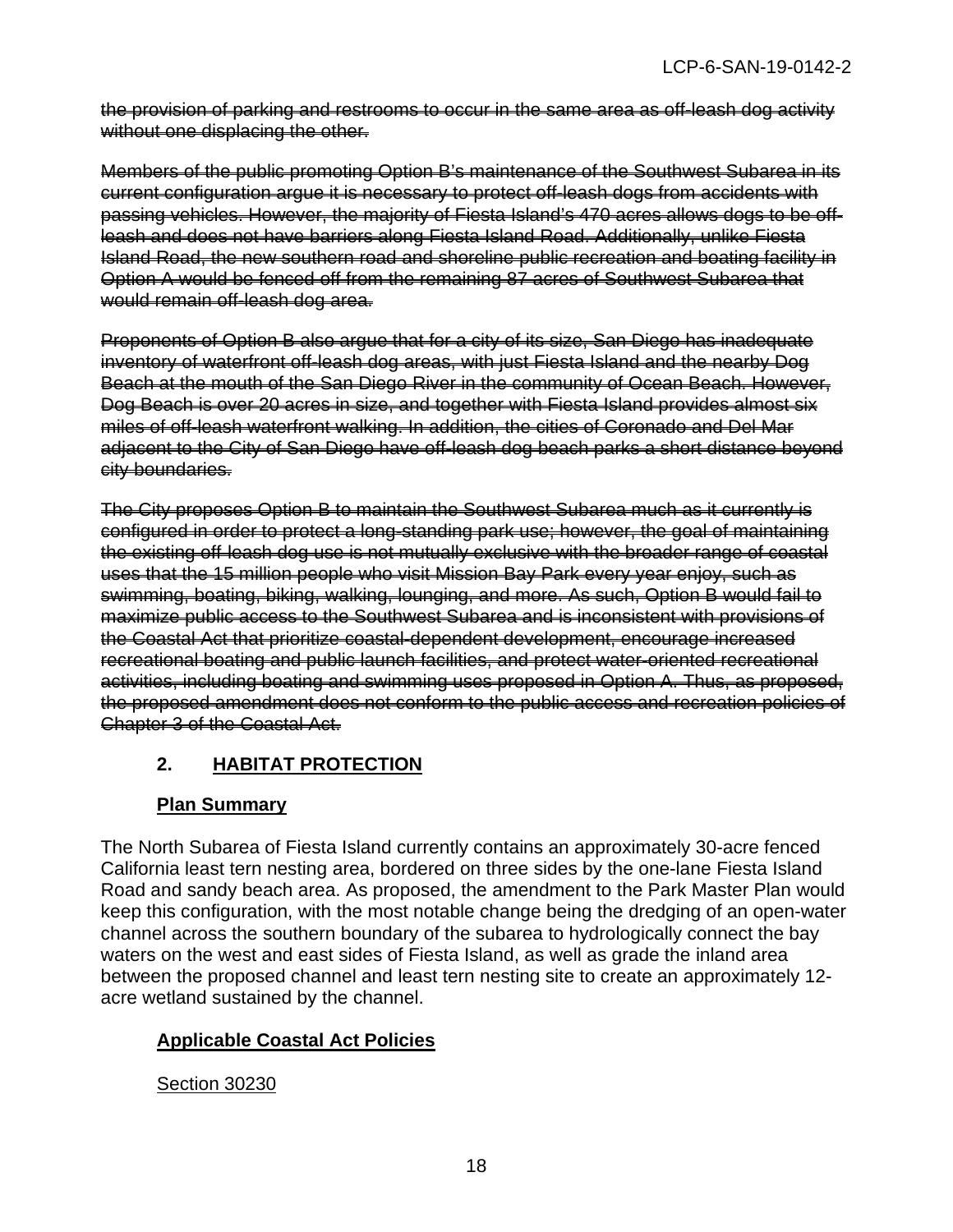Marine resources shall be maintained, enhanced, and, where feasible, restored. Special protection shall be given to areas and species of special biological or economic significance. Uses of the marine environment shall be carried out in a manner that will sustain the biological productivity of coastal waters and that will maintain healthy populations of all species of marine organisms adequate for longterm commercial, recreational, scientific, and educational purposes.

## Section 30231

The biological productivity and the quality of coastal waters, streams, wetlands, estuaries, and lakes appropriate to maintain optimum populations of marine organisms and for the protection of human health shall be maintained and, where feasible, restored through, among other means, minimizing adverse effects of waste water discharges and entrainment, controlling runoff, preventing depletion of ground water supplies and substantial interference with surface waterflow, encouraging waste water reclamation, maintaining natural vegetation buffer areas that protect riparian habitats, and minimizing alteration of natural streams.

#### Section 30240

(a) Environmentally sensitive habitat areas shall be protected against any significant disruption of habitat values, and only uses dependent on those resources shall be allowed within those areas.

(b) Development in areas adjacent to environmentally sensitive habitat areas and parks and recreation areas shall be sited and designed to prevent impacts which would significantly degrade those areas, and shall be compatible with the continuance of those habitat and recreation areas.

# **Non-Conformity with Chapter 3 Policies**

The United States Fish and Wildlife Service (USFWS) manages the California least tern nesting site in the North Subarea in partnership with the City of San Diego, along with the least tern nesting sites at Stoney Point at the southwest corner of Fiesta Island and two other sites located elsewhere in Mission Bay Park. During the City review process and Commission review process of the proposed amendment, USFWS submitted a comment letter describing how the northern least tern nesting site, despite being the largest nesting site within Mission Bay Park, is underutilized and has a years-long downward trend of use since peaking in 2003.

City and Commission staff met with USFWS at the northern least tern nesting site in order to view the site and discuss the reasons for the ongoing underperformance of the nesting site and measures that could be included in the LUP amendment to address them. USFWS explained that the nesting site is inadequate because, despite its size, it has no direct connection to the sandy beach and bay waters, which are important for least terns nesting in sandy uplands so as to be able to forage. Currently, the nesting site is separated from the water by a chain link fence, vegetated berm, Fiesta Island Road, and a publicly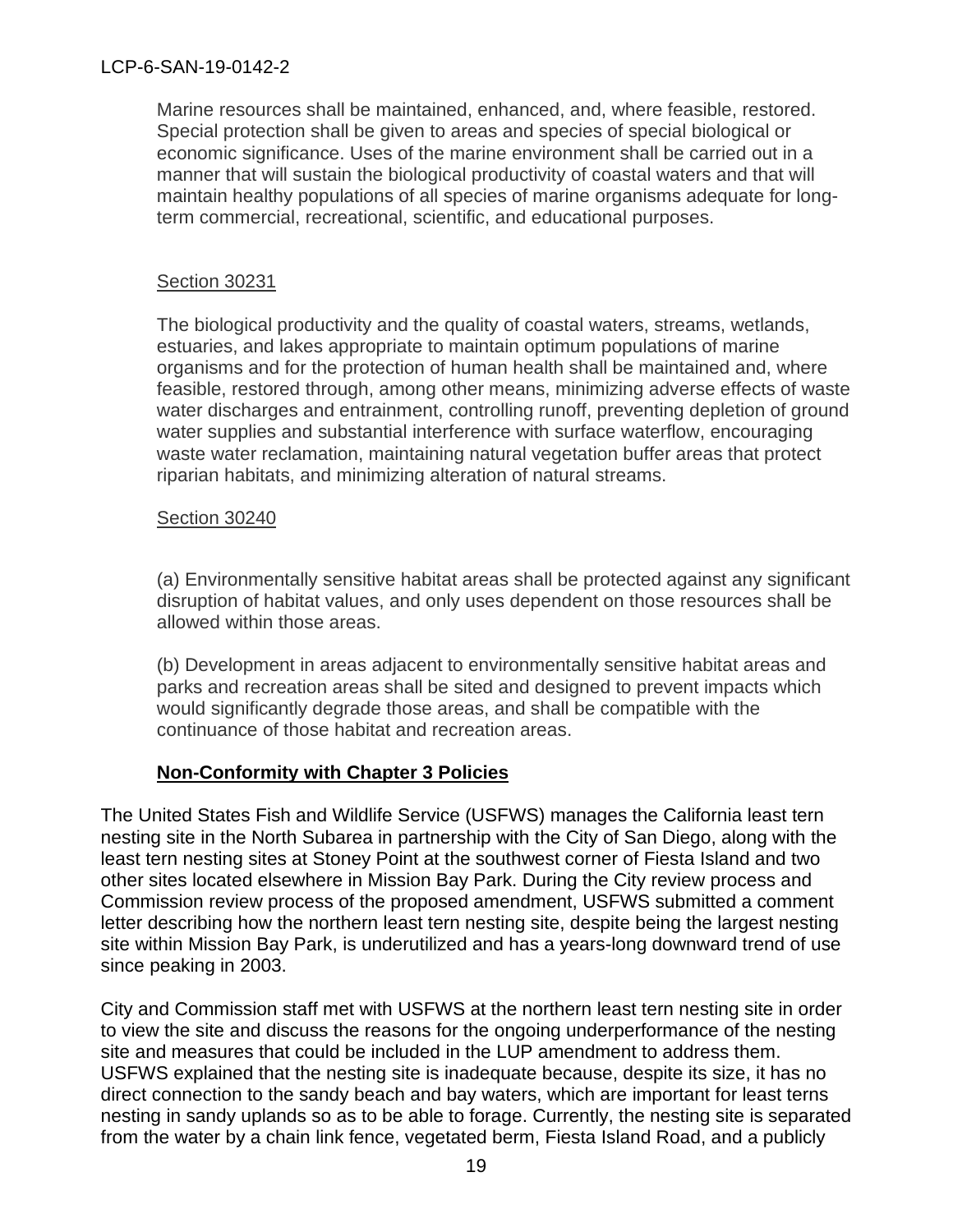used beach. Additionally, USFWS explained that least terns require sandy soil free of vegetation for nesting, but that due to its upland location, the northern nesting site annually becomes overgrown with vegetation that support tern-nest predators, such as snakes and rats, despite annual efforts to remove vegetation from the nesting site prior to the start of nesting season.

The USFWS recommended that instead of the Northern Subarea being maintained in its inland configuration as proposed by the City, the subarea be closed to the public year round and substantially reconfigured, with the least tern nesting site shifted west to be adjacent to the western beach, the eastern half of the subarea converted to salt marsh, and the entire one-mile segment of Fiesta Island Road be demolished to create direct connections to the water so that the site can serve as a least tern nesting area and a migratory stopover for birds travelling along the Pacific Flyway migration route.

The Commission's staff ecologist Dr. Laurie Koteen attended the site meeting and, upon reviewing USFWS' letter and related information, concurred that the nesting site is underperforming, and that the some of actions proposed by the USFWS are necessary to restore the viability of the nesting habitat. Thus, the proposed amendment's maintenance of the current configuration of the North Subarea will not address the ongoing impacts to sensitive species habitat, including California least tern nesting habitat. Therefore, the proposed amendment does not conform to the habitat protection policies of Chapter 3 of the Coastal Act.

# <span id="page-19-0"></span>**V. FINDINGS FOR APPROVAL OF THE CITY OF SAN DIEGO LAND USE PLAN AMENDMENT, IF MODIFIED**

# <span id="page-19-1"></span>**A. SPECIFIC FINDINGS FOR APPROVAL**

# **Public Access**

# Southern Shoreline Park

The standard of review for the proposed amendment is Chapter 3 of the Coastal Act. However, the currently certified Park Master Plan contains several policies and goals addressing the provision of balanced and enhanced public access throughout the park. Goals in the Park Master Plan addressing public access state in the various sections:

# **Land Use**

Goal 1: An aquatic-oriented park which provides a diversity of public commercial and natural land uses for the enjoyment and benefit of all the citizens of San Diego and visitors from outside communities.

Goal 2: A park in which land uses are located so as to avoid negative impacts on adjacent areas, providing for ease of access, and according to the particular qualities of different parts of the Bay.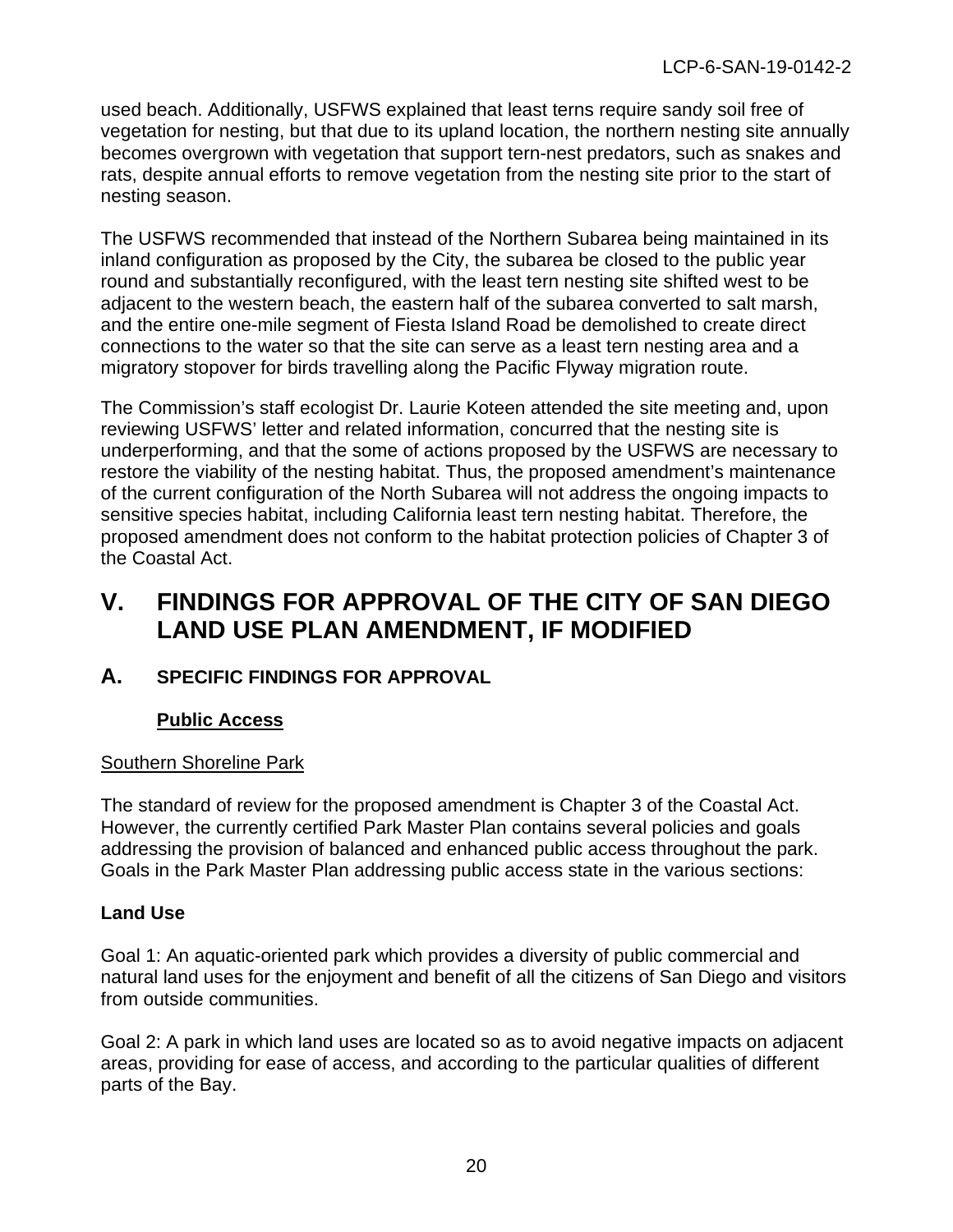Goal 3: A park which enhances the viability and use of other connected open space areas so as to promote the creation of a comprehensive, integrated open space system.

#### **Water Use**

Goal 1: A park in which water areas are allocated and maintained to support the diverse aquatic interests of those visiting Mission Bay.

Goal 2: A park which provides adequate and safe access to the waters of Mission Bay.

Goal 3: A park in which the water areas are maintained to assure the maximum enjoyment of aquatic activities consistent with safety, aesthetic, and environmental concerns.

Goal 4: A park in which water areas are maintained to assure continued navigability for designated uses, and in which adequate shoreline access for water use is maintained.

# **Fiesta Island**

Goal 1: An area which supports a diversity of regional-serving public and non-profit recreation and natural resource management and enhancement uses.

# $[\ldots]$

Goal 1.5 An Island whose southern side provides for public recreational uses complementary to the water use in South pacific Passage and Hidden Anchorage, and the land use at the South Shores area of the Park.

#### Southwest Subarea Shoreline Park

Mission Bay Park is the largest municipal aquatic park in the country, consisting of approximately 4,235 acres in roughly equal parts land and water, with 27 miles of shoreline, 19 of which are sandy beach with eight officially designated swimming areas. However, despite its size, the usable park area, beach, and parking spaces come under considerable strain during the busier summer months and holidays, when public uses tend to congregate around the most conveniently accessible stretches of beach and grassy park area. Because of the difficulty involved in accessing the southern shore of Fiesta Island, the approximately half-mile stretch of beach is currently underutilized by the general public due to the distances involved in walking from the primary parking area a half-mile to the northwest and the lack of public amenities, such as restrooms, in the entire 100-acre Southwest Subarea. While almost the entirety of Fiesta Island lacks formal public amenities such as restrooms, the ability of the public to simply pull off Fiesta Island Road, park their car or recreational vehicle next to the beach, and easily access beach gear or restrooms within them means that the portions of Fiesta Island outside the Southwest Subarea see a broader range of coastal recreation compared to the southernmost shore.

Recognizing this discrepancy, the City initially designed a concept plan, Option A, to address this with a two-lane road serving a swim area, lifeguard station, parking lot, playground, and unmotorized boat storage and dock on the southern shore before subsequently selecting Option B, which maintains the Southwest Subarea free of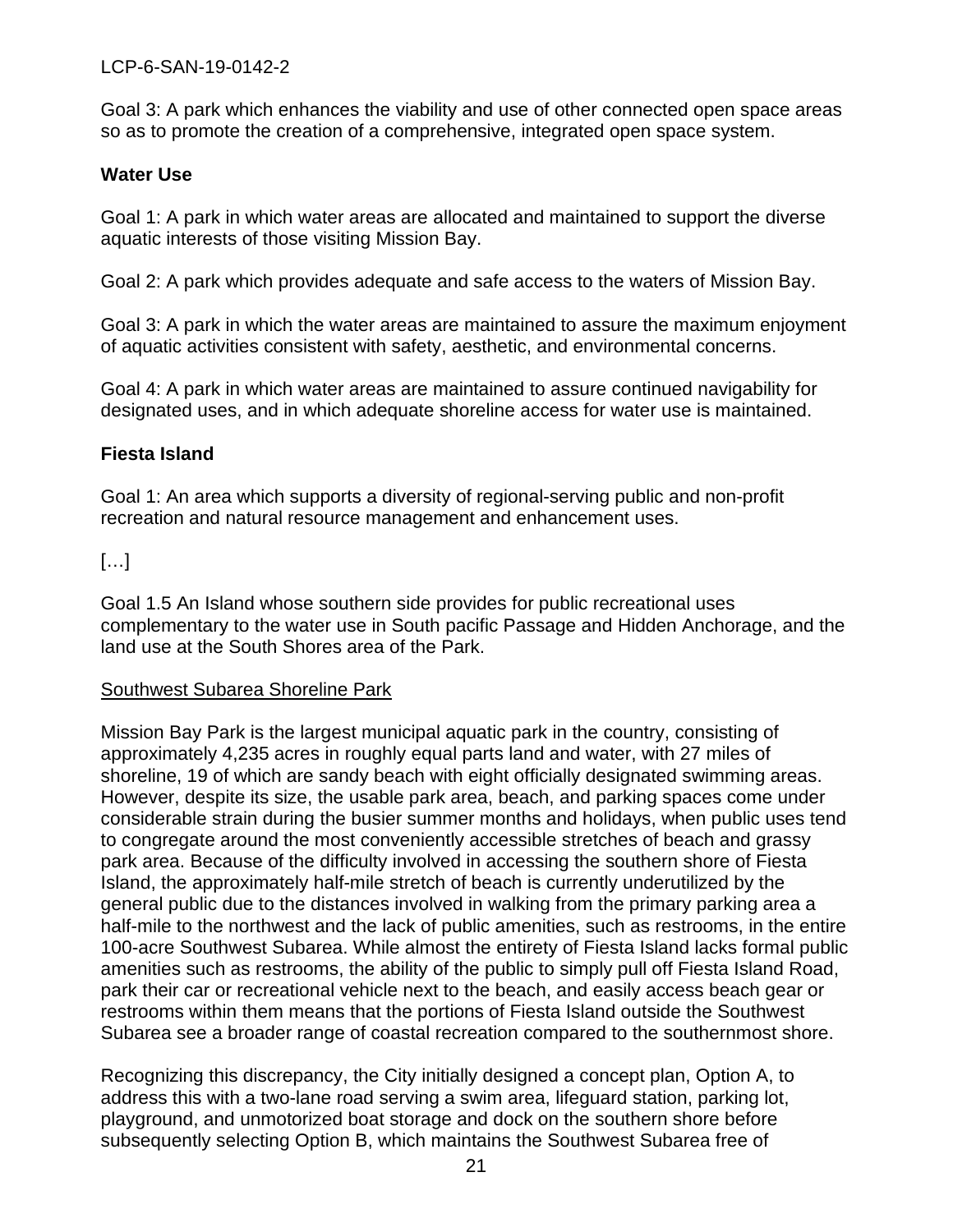development, for its formal proposal. However, the City's proposal of the more limited Option B would maintain the existing impediments to use of the southern shore by the broader public. Option B was chosen by the City in response to members of the public opposed to changes to the existing off-leash dog area; however, the uses envisioned by the new public recreation area included in Option A are compatible with the existing offleash dog use. A proposed fence would separate the new roadway, parking lot, and playground from the off-leash dog area to minimize the risk of accidents, and dog owners would also be able to utilize the new restrooms or other new amenities. Additionally, under the City's Option B proposal, there would be approximately 94 acres of fenced off-leash dog area, while there would still be approximately 87 acres of off-leash dog area with the new shoreline public recreation area included in Option A, preserving the overwhelming character of the Southwest Subarea as an off-leash dog area fenced off from vehicular roadways.

Because boating is a coastal-dependent use that is prioritized by the Coastal Act over noncoastal dependent uses, waterfront locations that can accommodate public boating activity are an important resource that should be maximized to the greatest extent feasible when identified. Within Mission Bay Park, boating, both motorized and unmotorized, is a popular year-round activity. Mission Bay Park hosts several local and regional boating groups and competitions with some of the largest being the annual Thunderboats motorized races and the San Diego Crew Classic rowing competition. While these annual competitions bring regional and national attention to Mission Bay Park's role as a major boating resource, the majority of boating in Mission Bay is comprised of the public bringing their own watercraft for recreational use, and much as is the case with beach recreation, Mission Bay Park's boat storage and launching facilities are often overcrowded and of insufficient capacity to meet current need.

In addition to the greater public access granted by the southern recreational area, Mission Bay Park has a need for public non-motorized boating facilities. While it has several miles of coastline, due to safety or logistical concerns, not every spot along Mission Bay Park's shoreline is allowed or suitable for launching non-motorized watercraft. Mission Bay Park is a popular site for several local and regional outrigger and dragon boat rowing clubs. These boats can be up to 50 feet long and weigh over 400 pounds. Because of this, recreational boaters of this type require launching points that are adjacent to parking and boat facilities such as docks and storage facilities. Additionally, due to their size, these boats are not usually transported in and out of the park, but instead require storage space within Mission Bay Park to lease from the City or sublease from an existing City tenant, such as Campland on the Bay RV Resort. However, in addition to updating the Mission Bay Park Master Plan regarding Fiesta Island, the City is also working on updating conceptual plans for other portions of Mission Bay Park, such as De Anza Cove and the Campland by the Bay leasehold. Due to the potential loss of boat storage and launch facilities there, either temporarily during construction or permanently in the park areas planned to be converted to wetlands, the City and boating groups have sought other areas of Mission Bay Park to provide long-term public boating amenities, such as the south shore of Fiesta Island in Option A, prior to the City's selection of Option B for its proposal. Some members of the public have argued that the existing South Shores boat launch ramp across the water to the east of SeaWorld is a suitable site that the boating groups should use. However, while the South Shores boat ramp does provide water access, it does not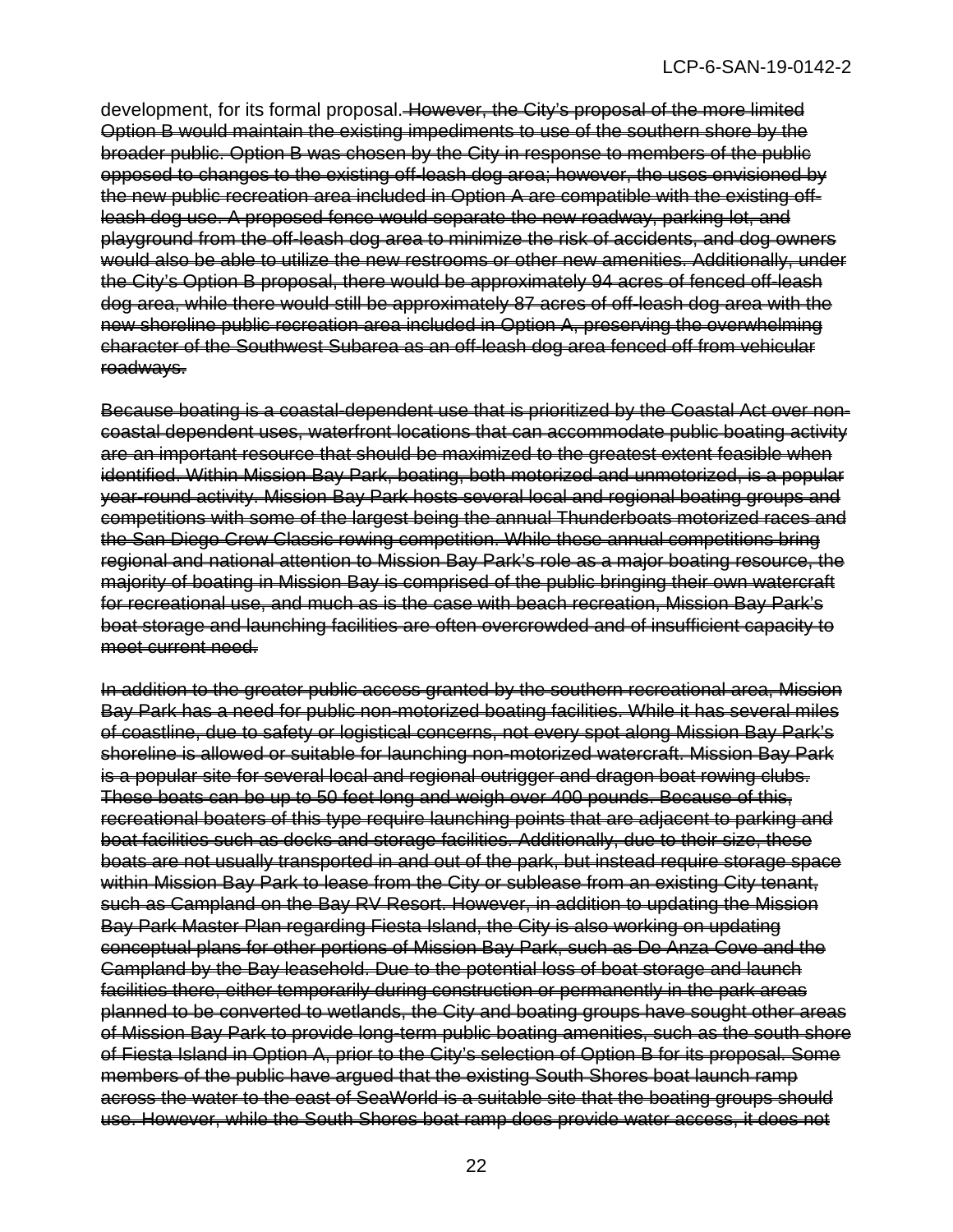provide other boating amenities, such as temporary boat storage and equipment lockers. The City currently has no formal general development plan or funding secured at this time for upgrading the South Shore boat ramp.

Because the new public shoreline recreation area would contain boat facilities, some members of the public are concerned that once the facility is constructed, it would become a privatized boat facility serving only members of competitive boating groups and closed to the general public. However, there are no policies or plans in the LUP that allow for the boat amenities such as the dock and boat storage to be privatized for use only by boating groups and doing so would not be in conformance with the public access policies of the Coastal Act. All park facilities proposed along the southern shoreline would be open to general public use, and not exclusively for formal boating groups. Furthermore, the boat storage and dock are only a part of the southern shoreline park; the concept plan as modified calls for playgrounds, parking, restrooms, and a supervised swim area, meaning that the southern shoreline park would be conducive to use by a wide range of the public, such as families, and not just personal watercraft users. Existing boat storage spaces located elsewhere in Mission Bay Park, including Campland and De Anza, will be removed in the future as those areas are restored to wetlands or redeveloped, which has led some boating groups to call for long-term boat storage rental space to be included in the new park facility. However, any such development would be reviewed under a project-specific permit, with the final development being available to all of the public, not just members of a formal boating group.

Given the quarter-to-half mile distance between the south shore of Fiesta Island and the nearest parking, the south shore goes unused by a wide swath of the coastal visiting public who would otherwise be well served by its calm waters and wide beach. With the current distance between the nearest parking and the southern shore, even members of the public not participating in boating may find it difficult to carry their beach equipment to the shore and would be deterred from using this portion of the shoreline. Instead, they would be more inclined to go to the other, already crowded parts of Mission Bay Park. Given the substantial crowding of Mission Bay Park's beaches and insufficient parking capacity during the peak summer months and major holidays, the underutilization of almost halfmile of beach is not the most balanced use of coastal resources and is a substantial impact on the ability of the public to recreate on the coast. Furthermore, USFWS has expressed support for the suggested modifications to the proposed LUP amendment, and with the recommended closure of a half-mile of beach at the northern end of Fiesta Island necessary to save the failing nesting area for the endangered California least tern, described in greater detail below and in the "Habitat" section of this report, it is important to ensure that the existing public uses there have sufficient viable options to relocate to without putting additional burden on other already crowded beach areas.

Proponents of Option B argue that the southern shore is utilized by the public who walk along the shoreline with their dogs, and this use would be adversely impacted by additional fencing associated with Option A. While this is a popular public use warranting of protection, that use is not mutually exclusive with the broader public access and uses that would be available as part of Option A. While Option A describes the new public recreational and boating areas as fenced off from the off-leash dog park area to ensure safety and minimize accidents between vehicles and off-leash dogs, the amendment is a concept plan only, with details to be determined once project-specific permits come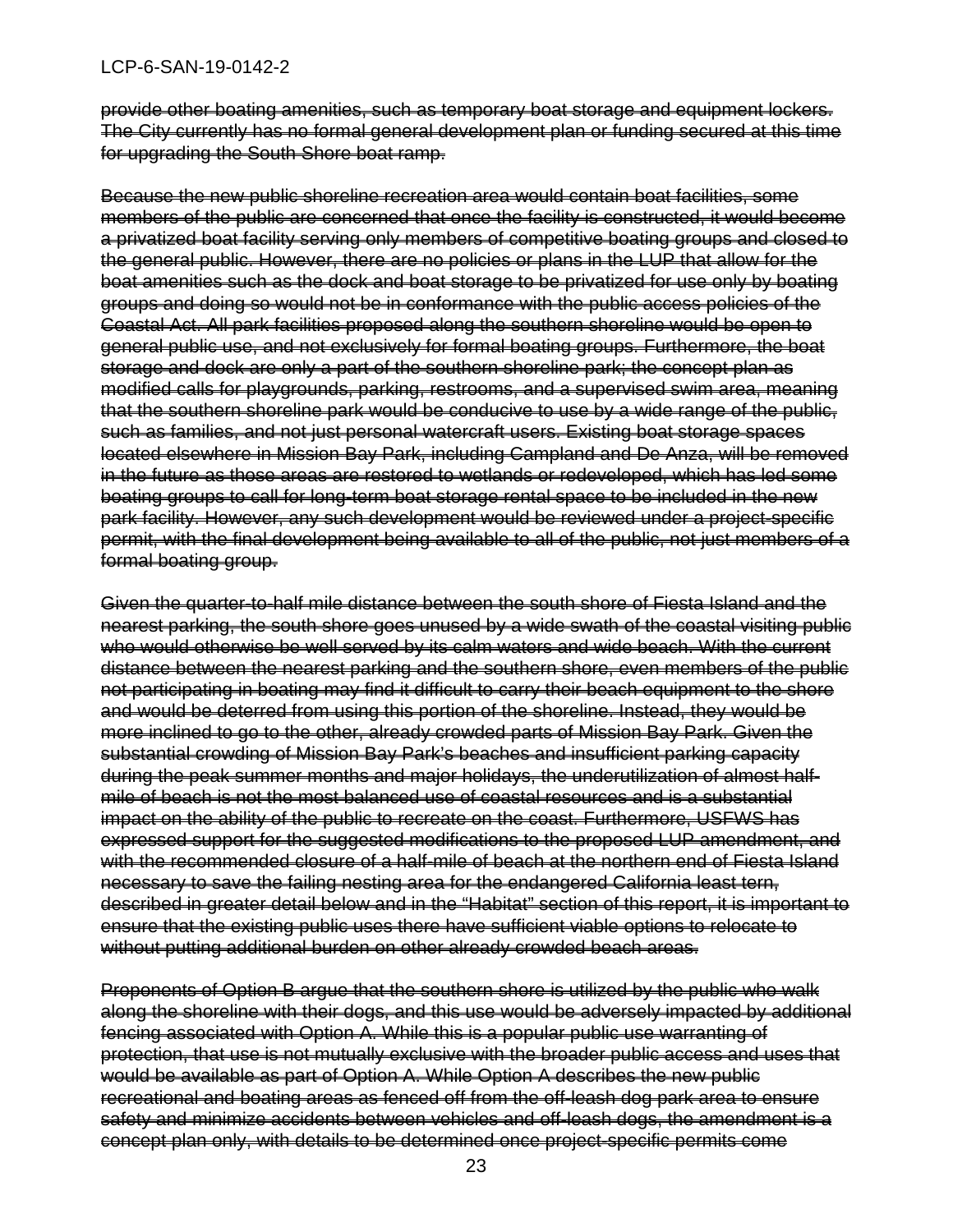forward. That means that the new shoreline park will not necessarily require fencing down to the water line, and dog walking along the water may still be able to occur depending upon the location of future fencing. In addition, the existing publicly accessible portions of the island, which is the majority of its 470 acres, allow dogs to be off-leash, and that will still remain under the plan as modified.

Proponents of Option B also argue that a segment of the California Coastal Trail (CCT), the statewide trail system designed to allow people to walk and bike along the coastline, is mapped around the perimeter of Fiesta Island, and that development of a shoreline park will inevitably include topographic changes to the upland berm backing the sandy beach. impacting its visual quality. While project-specific details of the eventual shoreline park will not be determined until a permit application is submitted by the City, it is true that grading will likely be required to provide public stairs and ramps to the beach. However, such features would further enhance access to the coast along this stretch of the CCT, not impair it, and the shoreline park will be substantially at-grade open space once it is developed, in line with the existing open space character of Fiesta Island.

In order to maximize public access to this underutilized section of beach and provide new public recreational uses, the suggested modifications would reinstate Option A as the adopted concept plan for future development of the Southwest Subarea of Fiesta Island. Related policy language in the suggested modifications will require the provision of public recreation facilities along the shoreline as described in Option A, including restrooms, a recreation area, and a boat dock. However, because the proponents of Option B supported maintenance of the Southwest Subarea as an undeveloped, earthen open space, Option A as modified [\(Exhibit 6\)](https://documents.coastal.ca.gov/reports/2021/6/Th9f/Th9f-6-2021-exhibits.pdf) would delete the "Dog Activity Park" along the northern fence line to reflect its deletion in Option B and maintain that area as undeveloped open space. Thus, the LUP amendment as modified will enhance and prioritize coastal dependent uses and promote the balanced distribution of public access across Fiesta Island and Mission Bay Park as a whole.

The approximately 100-acre Southwest Subarea of Fiesta Island is fairly unique in that it almost entirely comprised of a fenced, undeveloped dog park wherein members of the public and their dogs have free reign, able to walk along the water on three sides and recreate in the area between. In the City's proposal for the Southwest Subarea, labeled as "Option B," [\(Exhibit 4\)](https://documents.coastal.ca.gov/reports/2021/6/Th9f/Th9f-6-2021-exhibits.pdf), the City would maintain this unique configuration, with minimal development in the form of vehicle parking areas along the northern fence line. The City's proposal is based on strong involvement from the segment of the public who utilize the dog park and argue that installation of formal development such as that shown in "Option A" [\(Exhibit 3\)](https://documents.coastal.ca.gov/reports/2021/6/Th9f/Th9f-6-2021-exhibits.pdf) would bifurcate the open space, introduce new risks for dogs utilizing the park, and deter visitation by many current users.

The City of San Diego has a population of approximately 1.3 million people, and Mission Bay Park received approximately 15 million visitors a year. The Southwest Subarea of Fiesta Island represents the largest dog park within the City, and only one of two along the coast, the other being the smaller "Dog Beach" at the mouth of the San Diego River in the Ocean Beach community. Because of the limited number of park areas such as the Southeast Subarea dog park in the City and the noted high volume of visitation by all segments of the public, finding the space for balancing all of the competing recreational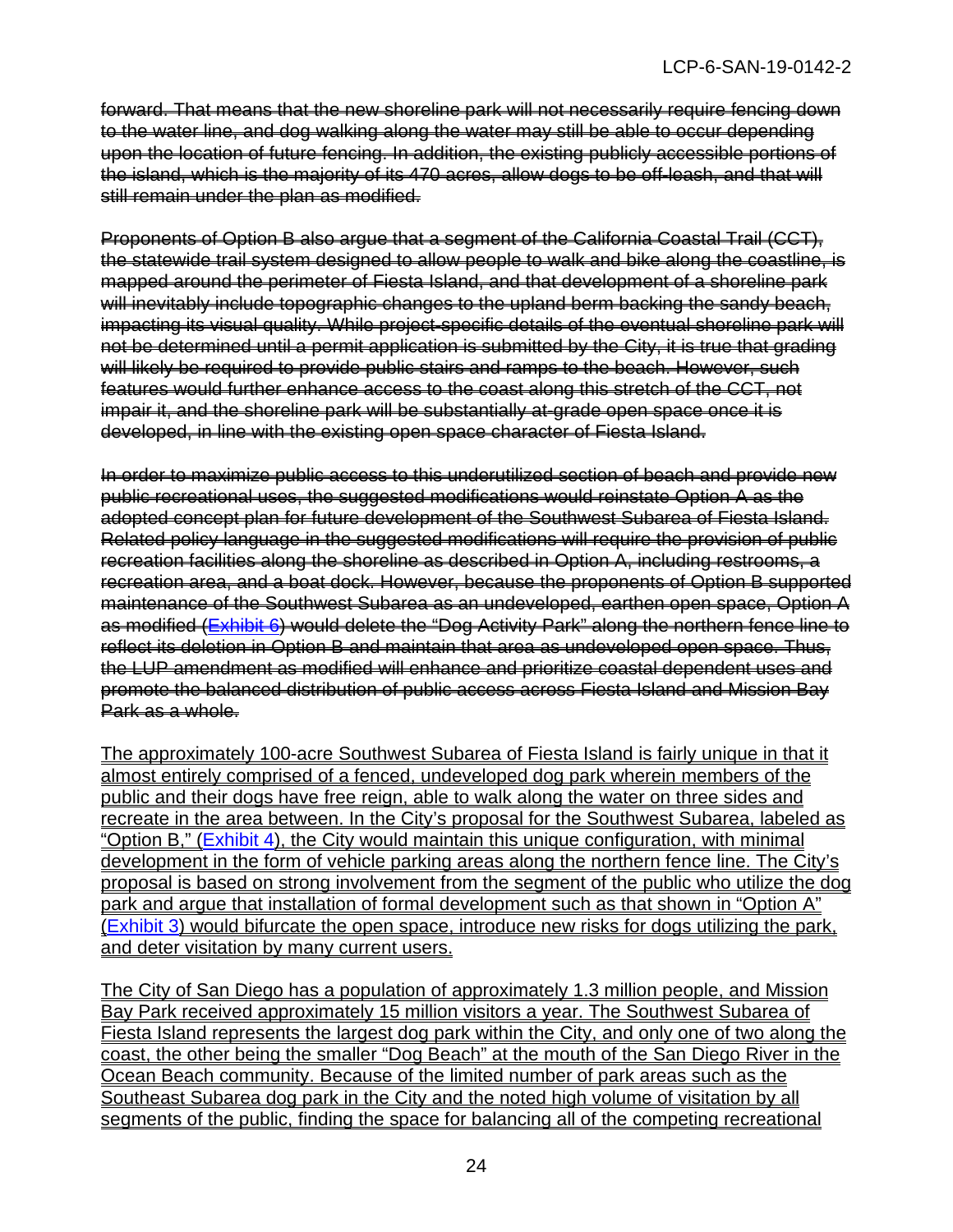uses can be a challenge. The Southwest Subarea has a long history of popular use by a segment of the coastal visiting public for whom facilities tailored to their use are limited. The dog park provides an important, very popular recreational facility. While the new park facilities shown in "Option A" would still leave approximately 87 acres of open space dog park, due to their configuration of a paved, fenced vehicular road traversing almost half a mile of the Southwest Subarea to a fenced parking lot, playground, restrooms, and boat launch facility, the new park facilities would substantially bisect the Southwest Subarea, significantly altering its unique character and introducing new potential risks to the members of the public and their dogs who currently frequent it.

Because the Southwest Subarea exists in the greater context of Fiesta Island, which itself exists within the context of the overall Mission Bay Park, analysis of the benefits and impacts of either redevelopment option must occur in that context. While it is the case that the approximately half-mile distance of the southern shore of Fiesta Island from parking means that it is not as frequently utilized by general members of public, the shoreline is often used by dog owners as a safe place of exercise for them and their pets. Furthermore, as stated above, Mission Bay Park is a sizeable aquatic park with miles of shoreline for swimming, boating, and other recreation that the public can and does take advantage of, whereas dog owners only have the Southwest Subarea for off-leash recreation.

With regards to boat launch facilities, while Option A would construct a new public boat launch and storage facility for visitors. While such amenities can have the effect of fostering greater public access and coastal recreation, the City has an existing boat launch at the "South Shores" facility immediately south, across the channel from Fiesta Island. This long-existing facility has a large, paved parking lot, comfort stations, and concrete ramp down into the water, which matches or exceeds the facility that would be constructed on Fiesta Island in Option A. Thus, the members of the public who wish to launch their boats into this area of Mission Bay's waters have an existing amenity to utilize, and the impact to the Southwest Subarea's current usage patterns from installing an additional boat facility is not warranted.

Thus, Option B, which maintains the current, popular coastal recreational configuration, should be maintained, and such maintenance will not significantly impact the broader public's ability to recreate in Mission Bay Park due to its overall size and large number of recreational amenities and areas along its shoreline.

#### North Subarea Nesting Site Closure

The North Subarea of Fiesta Island is currently bordered on three sides by a mile of sandy beach varying in width from 10 to 170 feet, backed by Fiesta Island Road, with the interior consisting of a 30-acre fenced California least tern nesting site and vegetated uplands with informal trails. As originally proposed in the LUP amendment, this existing configuration was to be maintained with a new cross-island channel and wetland constructed south of the least tern nesting site. As explained in more detail in the "Habitat" section of the report below, the least tern nesting site is failing, and after discussions among the USFWS, City staff, and Commission staff, a revised plan amenable to all agencies was developed wherein the 30-acre least tern site would be relocated adjacent to the western beach, approximately three-quarters of the portion of Fiesta Island Road within the subarea would be demolished to create a direct connection between the nests and the water, and the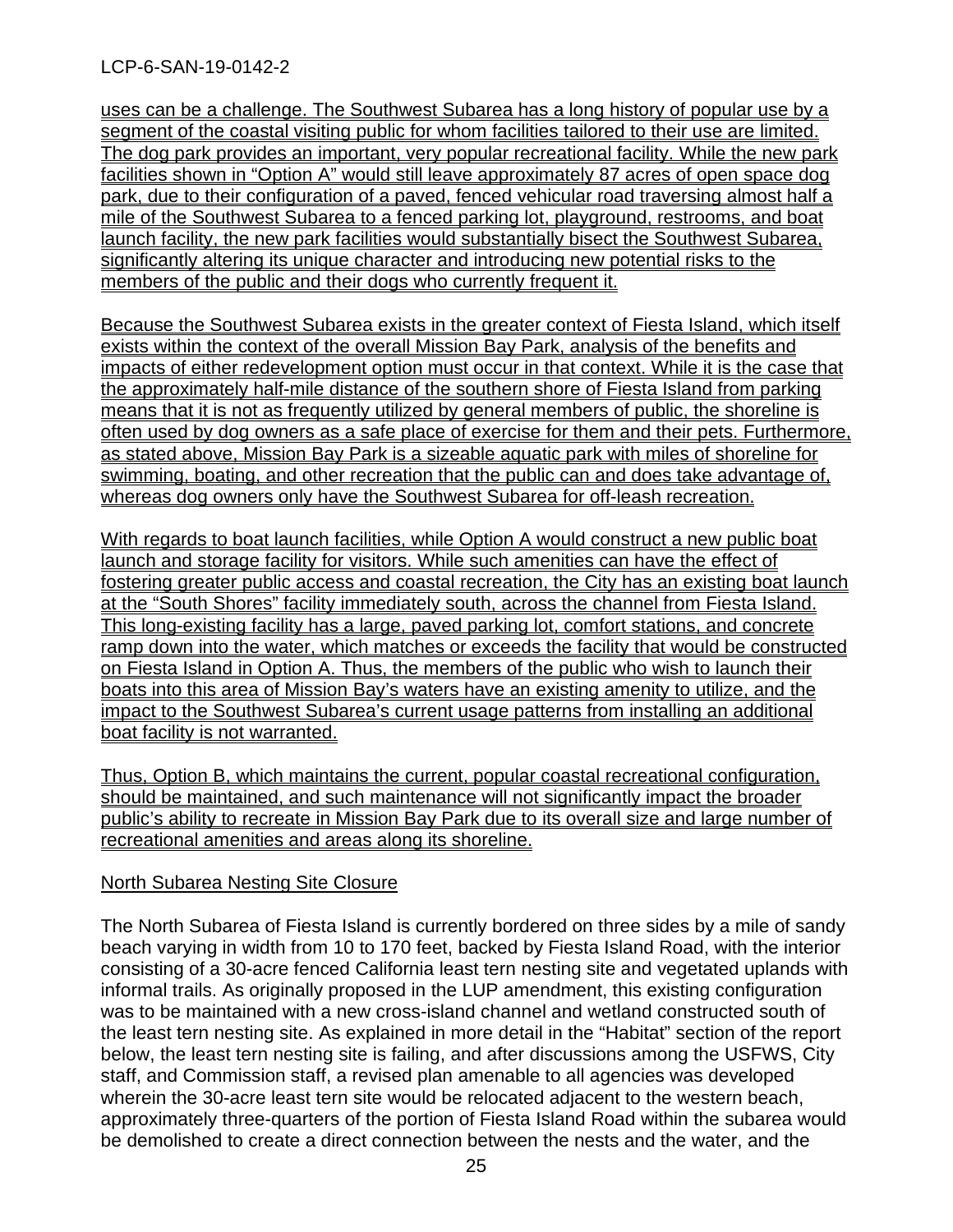nesting area would be closed to public access year round to protect the least terns and their nesting habitat from damage due to use by the public and off-leash dogs. The eastern half of the North Subarea would become a wetland, with a quarter-mile stretch of Fiesta Island Road retained to provide seasonal maintain year-round public access to the eastern beach area outside of the bird breeding season, as that side has the greater breadth of allowable public uses with the presence of fire pits and swim areas, whereas the western half that will be closed for the nesting site has a smaller range of allowable uses due to the adjacent Fiesta Bay motorized boating area, where swimming is not allowed.

The stretch of beach that would be closed year-round to public access for the nesting site represents approximately half a mile of shoreline and nine acres of sandy beach and upland that has been used by the public since Mission Bay Park's construction in the 1960s. Regardless of size or location, the closure of a public beach area is a substantial step that has adverse impacts on public access, and is a measure rarely taken by the Commission. When addressing balancing uses for both habitat and recreation, the Commission looks to see if both uses can be accommodated on the same site, even if at different times of the year from each other. However, in the case of northern Fiesta Island, after discussions with USFWS and review of information by the Commission's staff ecologist, Dr. Laurie Koteen, it was determined that, due to the role the area plays in the support of the state and federally-endangered California least tern and the fact that, despite its thousands of acres, Mission Bay Park has a very limited supply of undisturbed habitat for wildlife, the year-round closure is necessary to protect against human impact during both nesting season and migratory season, as human activity and off-leash dogs can disturb soils and scare off foraging birds.

Yet while the half mile of beach on the western half of the North Subarea will be closed to public access year-round, the half-mile of beach on the eastern half will continue to remain open year-round. An approximately 1,600 linear foot portion of Fiesta Island Road will be retained on the east side and converted to a two-lane road with turnaround to allow the public to still be able to conveniently access the eastern beach. While USFWS and the City requested that the retained portion of the road be made a pedestrian and bicycle path instead to create a more passive recreation area and avoid the need to widen the retained portion of Fiesta Island Road into two lanes and maximize wetland area, given the distances involved, such a change could dissuade the public from utilizing the northern beach area due to the difficulty in carrying beach supplies, recreational equipment, and firewood along the half-mile of beach. Finally, because the interior of the eastern half will be converted to a functioning wetland habitat, it will also be closed to public access yearround, but the public will be able to view the wetlands from the beach area as an improvement in the scenic resources over the existing sand berm and invasive vegetation. Thus, the LUP as modified will preserve the eastern portions of the North Subarea that currently allow the greatest range of public uses while limiting the year round closure to the smallest area necessary in order to address current failings in habitat for an endangered species.

In regard to the eastern half of the North Subarea, the Commission finds, as supported by the resource agencies, that public access and recreation are appropriate as long as they occur outside of the bird breeding season. During the bird breeding season when nesting birds are expected to forage in greater numbers in the new wetlands that will be created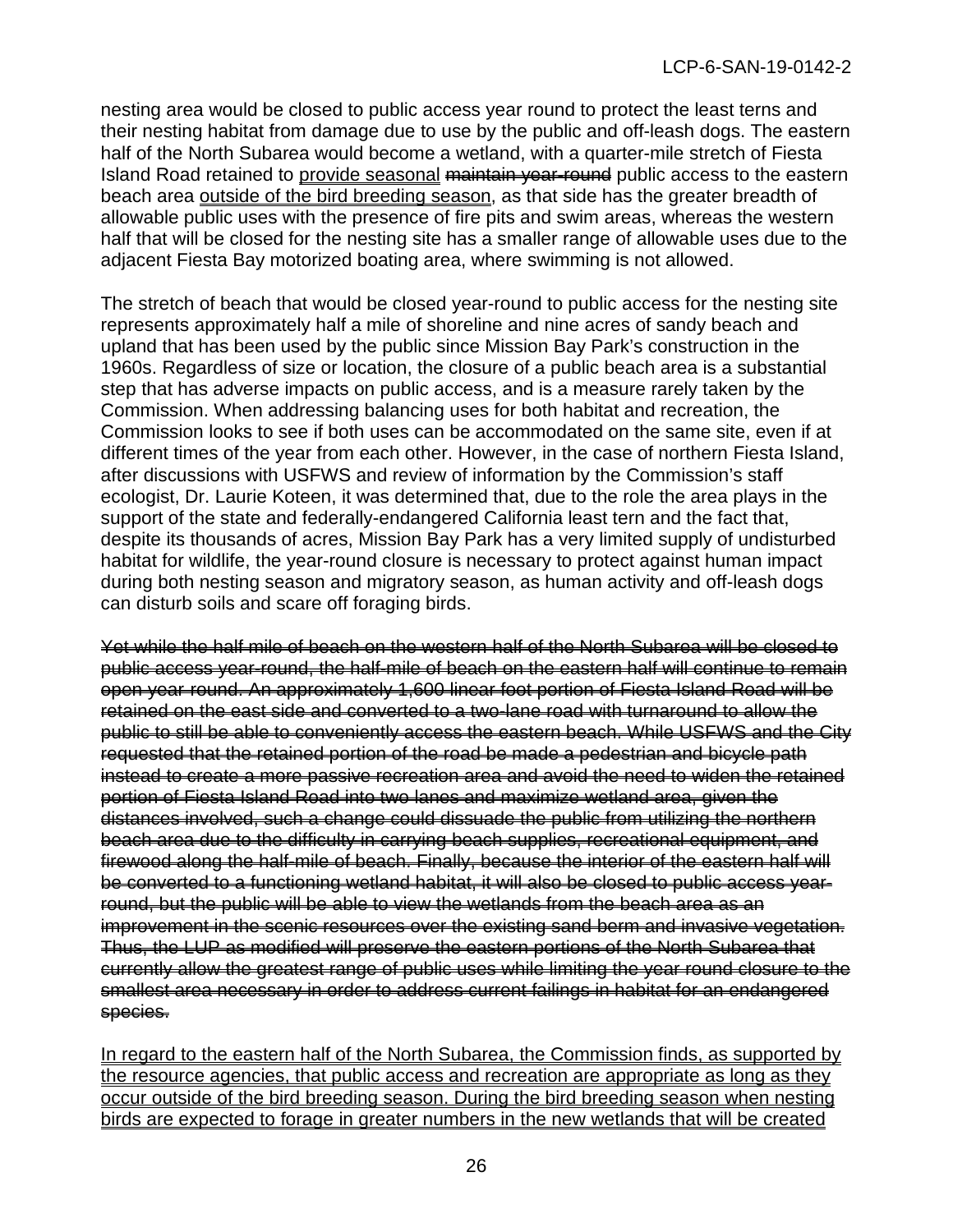there, it is necessary to close the remainder of the North Subarea to public access in order to prevent encroachments and harassment of the breeding birds. Due to this closure being limited to just the North Subarea during the bird breeding season, while the remainder of Fiesta Island and Mission Bay Park will remain open, this seasonal closure is not expected to have a substantial adverse impact on public access.

#### Traffic and Alternate Transportation

Regarding public traffic and circulation within and to Fiesta Island, access to the island is provided by the Fiesta Island Road causeway at the southeast corner of the island, where it intersects with East Mission Bay Drive near SeaWorld Drive. Once on Fiesta Island, Fiesta Island Road is an approximately 4.7 mile one-way, one-lane loop road that circles the perimeter of the island in a counter-clockwise direction. The road has one cutover in the middle of the island, which allows traffic to bypass the northern half of the island and return toward the entrance causeway. Fiesta Island Road does not have any formal parking on the road, but informal parking is permitted on the adjacent beach. Fiesta Island Road also has sharrow markings, but no other bicycle facilities or sidewalks are present.

Regarding traffic, an April 2017 traffic survey was conducted, with intersection traffic monitoring occurring for morning and evening peak periods on a weekday, as well as midday during a Saturday, while daily traffic volume data was collected over a four-day period from a Thursday through Sunday. The traffic survey evaluated four intersections along SeaWorld Drive near Fiesta Island during weekday AM and PM peak hours and weekend midday peak hours, as well as the entrance intersection of Fiesta Island Road and East Mission Bay Drive. All intersections operated at or above the acceptable Level of Service (LOS) D or better except for the intersection of Fiesta Island Road and East Mission Bay Drive during the midday peak hours, when it operated at LOS E. The daily roadway segment operations analysis looked at six roadway segments during the weekday and weekend conditions. All of the segments operated at acceptable LOS D or better except for SeaWorld Drive between I-5 and East Mission Bay Drive and between Friars Road and South Shores Parkway, which operate at LOS E during midday weekend peak hours.

The traffic analysis found that the additional vehicle trips associated with the proposed amendment will not increase the vehicle to capacity ratio of the nearby roadway segments beyond the significant impact threshold. However, when analyzing nearby intersections, it was found that buildout under the amendment as suggested to be modified would increase wait times at the entrance intersection of Fiesta Island Road and East Mission Bay Drive by 27.2 seconds, resulting in a significant impact (wait times would increase by 10.8 seconds under the unmodified amendment, also a significant impact).

The traffic survey identified intersection improvements that could mitigate the intersection impact to below a level of significance: either a) the installation of an all-way stop by adding signage and restriping, or b) widening the intersection and constructing a roundabout. Subsequent to the traffic survey's completion, the City installed an all-way stop at the intersection, and thus the mitigation measure has already been implemented.

The subject amendment envisions bicycle and pedestrian facility improvements for Fiesta Island, including multi-use paths and recreational trails, pedestrian and bicycle bridges at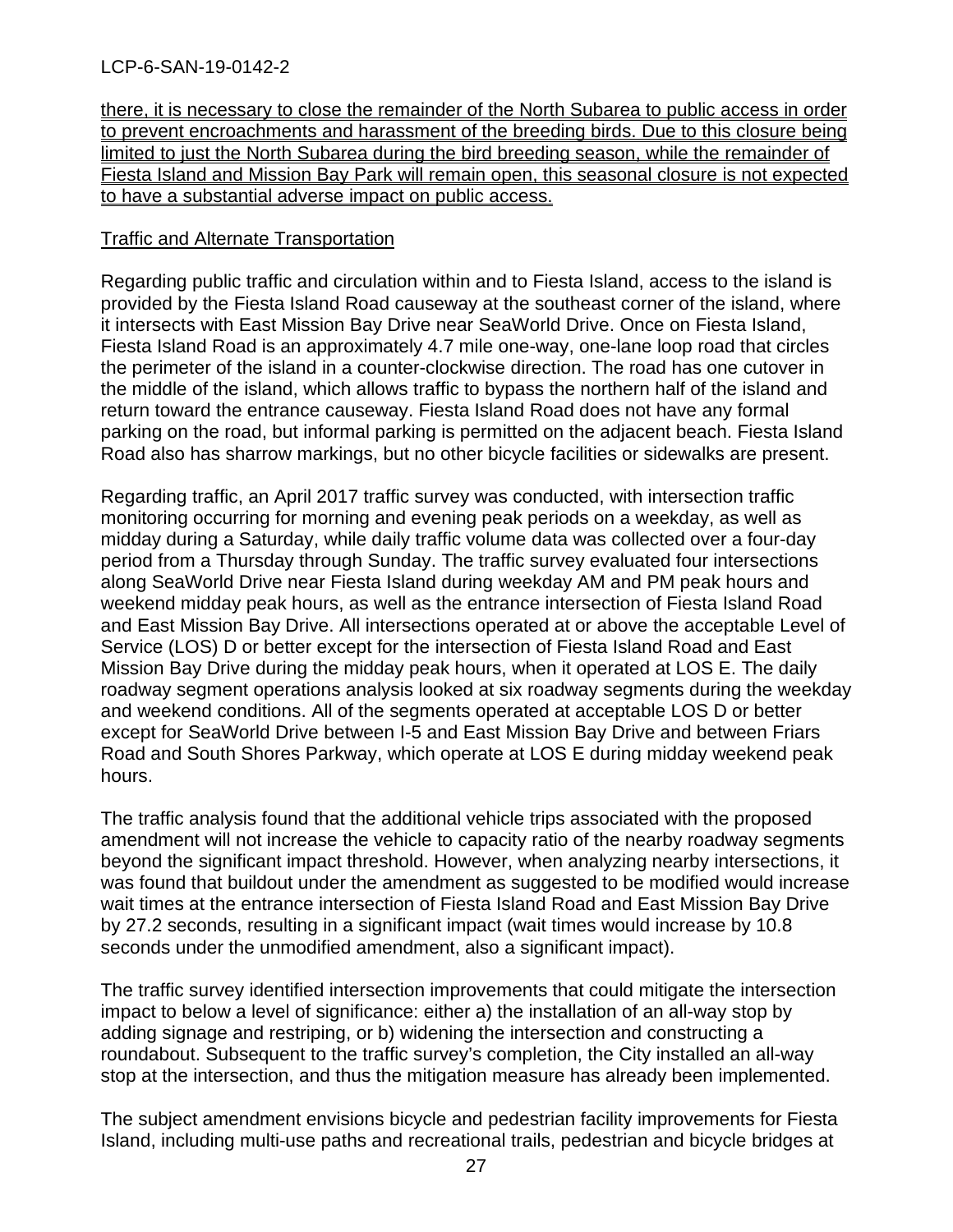key crossings, a bicycle lane along Fiesta Island Road, and the widening of the Fiesta Island entrance causeway to provide a Class I multi-use path for bicyclists and pedestrians. The amendment also contains several bicycle-focused policies that support the provision of bicycle connections between nearby transit centers, the regional bicycle network, and Mission Bay Park. The amendment also contains a number of policies related to pedestrian amenities within Fiesta Island, including wayfinding signage, dedicated pedestrian pathways, separated pedestrian facilities, and marked crossings with high-visibility striping and other enhancements

With regards to the approximately quarter-mile segment of Fiesta Island Road that will be retained in the North Subarea after the reconfiguration of the Least Tern nesting area and construction of new tidal wetlands, both the City and USFWS propose to limit that road segment to just public pedestrian and bicycle traffic. They believe that due to the greater abundance of sensitive habitat planned for the area and its distance from the more active recreational areas envisioned in the central and southern subarea, a slower and quieter level of public traffic would increase the public's enjoyment of the area due to greater safety and less noise. Because such a configuration would promote non-vehicular traffic and not impede circulation on the primary ring road, such a proposal excluding vehicular traffic from this one road segment will not have a substantial adverse impact on public access to Fiesta Island and can be found consistent with the Coastal Act and Mission Bay Park Master Plan.

The Metropolitan Transit System (MTS) provides alternate transit in the region, but not to Fiesta Island itself. The closest bus route has stops located on Morena Boulevard on the east side of I-5, half a mile away. The forthcoming Blue Line trolley extension expected to open in late 2021 will have a trolley stop along Morena Boulevard in the same area. The Class I San Diego River Trail and Mission Bay Park multiuse trails are located on East Mission Bay Drive and SeaWorld Drive. Class II bicycle lanes extend along SeaWorld Drive, and Class III facilities extend along East Mission Bay Drive. Sidewalks are intermittently present along portions of East Mission Bay Drive and SeaWorld Drive. The amendment contains policy language that addresses a potential public tram around Mission Bay Park, with stops at the forthcoming trolley station and various points in the park and adjacent communities. Should such a regional tram come to fruition, it would be expected to include stops serving highly visited regional destinations, such as Fiesta Island.

In conclusion, the LUP amendment as modified will contain plans and policies that maintain and enhance the broadest balance of public access and recreational opportunities around Fiesta Island while minimizing the closure of access needed to address existing failings in sensitive habitat and can be found consistent with the policies of Chapter 3 of the Coastal Act.

# **Habitat**

Fiesta Island is artificial, made largely from dredging operations used to create Mission Bay Park. Much of the flora and fauna on the island are non-native species and, in some instances, considered invasive. With the exception of the youth camp area, there have been no formalized planting on the island.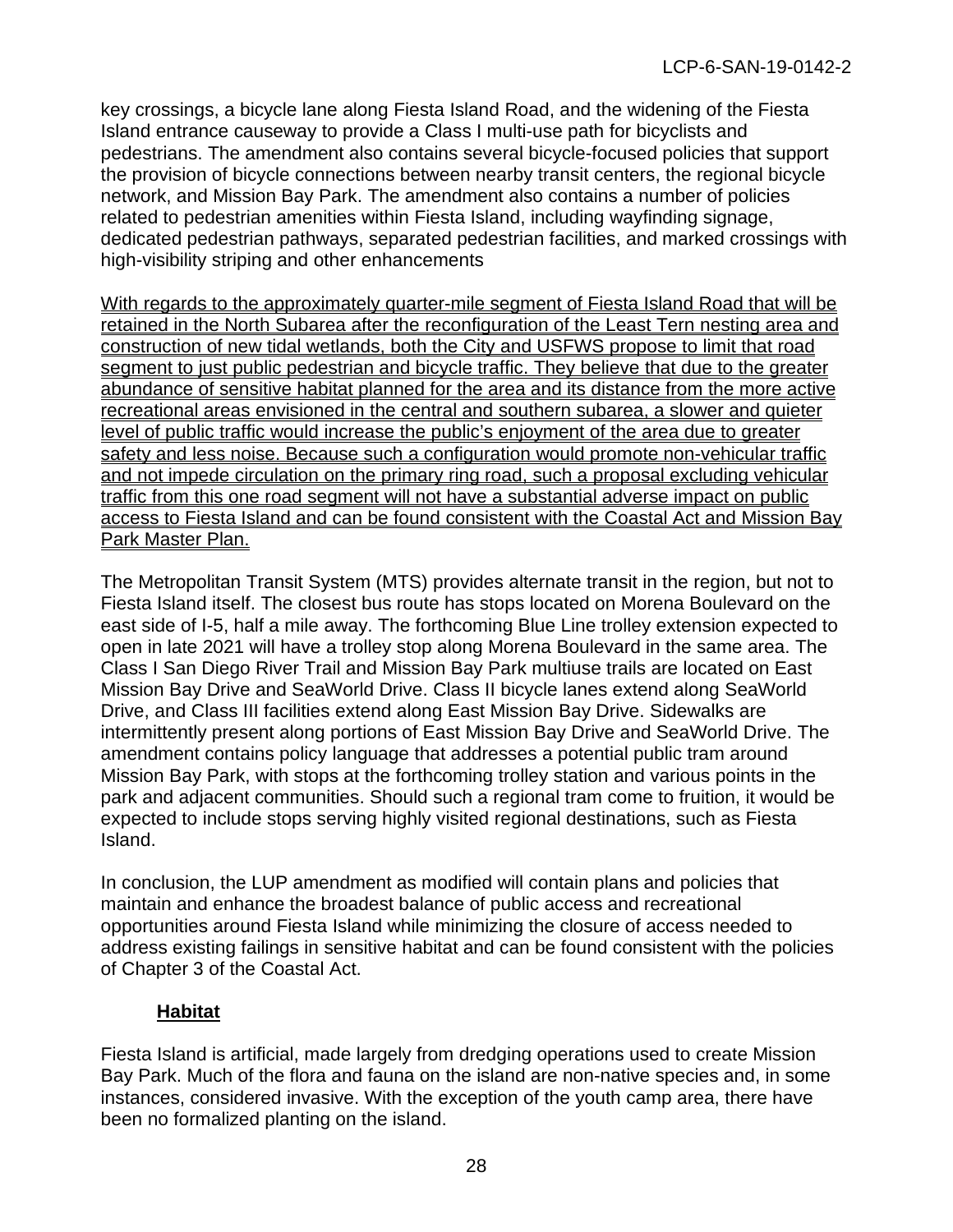Regarding wetland habitat present in the project area, southern coastal salt marsh is found on the east side of the island at the mouth of Tecolote Creek and within a few isolated nontidal saline basins on the island. The salt marsh by Tecolote Creek is tidally influenced, while the small inland patches occur in areas of low soil permeability with no drainage outlet to the bay. Saltpan and mudflats are located in low-lying areas where ponding occurs and are generally devoid of vegetation. The upper shoreline is primarily sandy beach and transitional sandy silts, with portions regularly groomed by the City to maintain even grades as the City has been doing since before the Coastal Act. In addition, open water around Fiesta Island consists of unconsolidated soft bottom habitats, with a fringe of eelgrass around much of the island.

Regarding upland habitats in the project area, the southern foredune community occurs on sandy sites in proximity to the high-water line but primarily in patches in the inland portions of the Central Subarea. Diegan coastal sage scrub can also be found in inland portions of the island. Vegetated disturbed land has been colonized by primarily non-native vegetation dispersed throughout the island, interwoven with dirt paths and a City sand management area.

Ninety-five plant species have been observed on Fiesta Island, of which six are considered sensitive by one or more regulations: nutall's lotus, coast wooly-heads, estuary seablite, lewis' evening primrose, red sand-verbena, and woolly seablite. Ten sensitive animal species were observed or are known to be present on Fiesta Island, including: California least tern, white-tailed kite, California brown pelican, loggerhead shrike, Caspian tern, northern harrier, common loon, San Diego black-tailed jackrabbit, California horned lark, and double-crested cormorant. Other sensitive animal species not observed but with moderate to high potential to occur onsite include the wandering skipper, cooper's hawk, burrowing owl, Canada goose, western snowy plover, reddish egret, American peregrine falcon, long-billed curlew, osprey, Belding's savannah sparrow, black simmer, and elegant tern.

Currently, the 30-acre fenced California least tern nesting site in the North Subarea has demonstrated a years-long downward trend in nesting use since peaking in 2003. USFWS, who manages the site in coordination with the City of San Diego, has detailed the minimum steps necessary to address the causes of the decreased nesting and reconfigure the site to be a year-round resource to not just California least terns during the nesting season, but to a wide range of both local and migrating shore birds seeking a protected area to forage and rest. As modified after coordination with USFWS and the City, the LUP amendment would shift the 30-acre least tern nesting site, which currently occupies most of the inland portion of the North Subarea, to the western half of the North Subarea. In conjunction with demolition of most of Fiesta Island Road within the North Subarea, the least tern nesting site would be regraded to form a continuous, sandy slope down to the beach and water, granting a direct connection between the upland least tern nesting area, the sandy beach, and water foraging areas. Because Fiesta Island is a heavily visited park that allows off-leash dog activity, it will be necessary to maintain fencing around the approximately 30-acre nesting area, much as it is fenced off today, though instead of chain link fencing, a lower-scale form of fencing that is less conducive to perching by raptors is recommended by both the USFWS and the Commission's ecologist.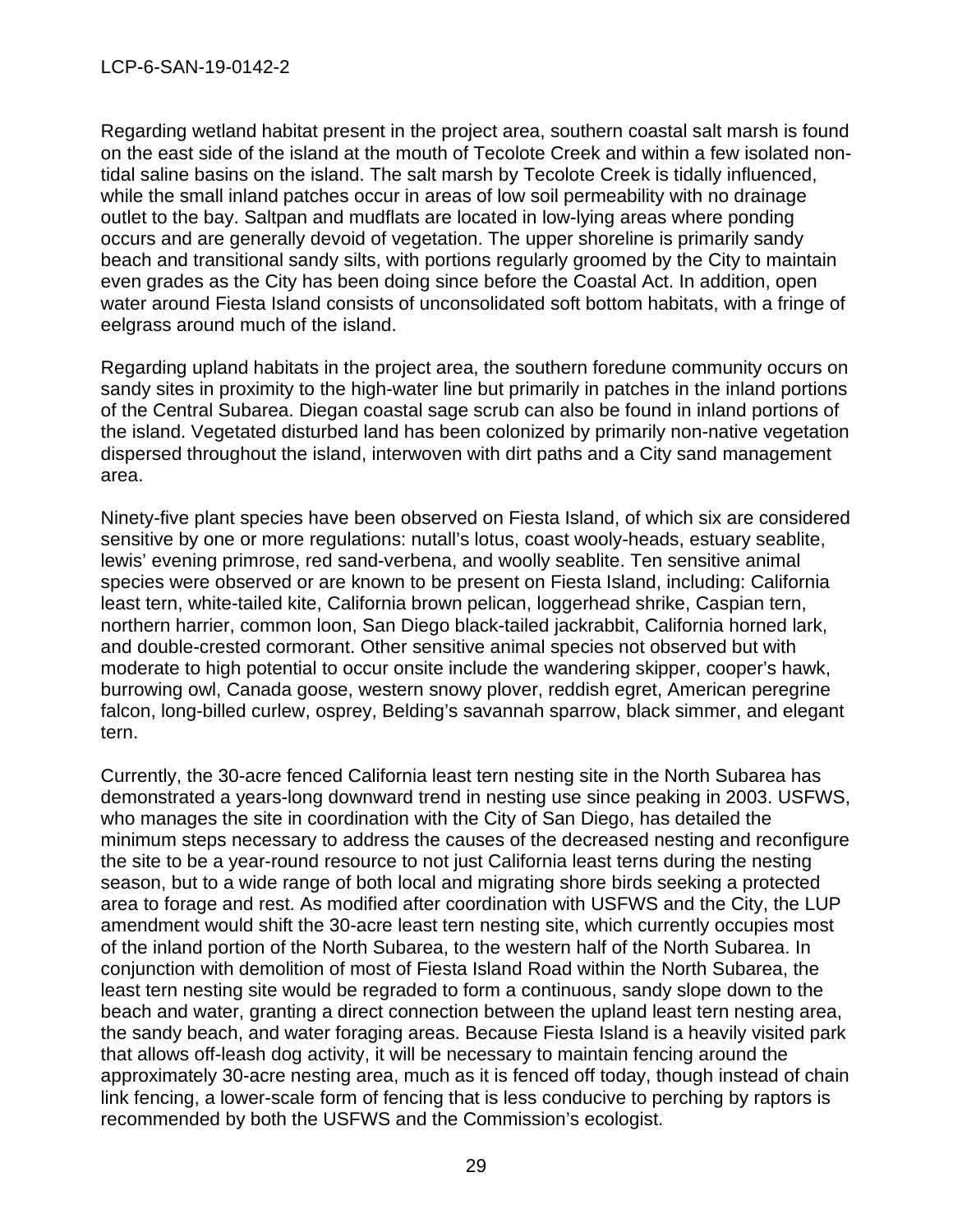The steps taken to enhance the least tern nesting area will also make it more attractive to other shorebirds, such as the federally listed western snowy plover, as they too nest and roost in sandy areas with direct access and line-of-sight to open water and forage within non-vegetated intertidal areas at low tide. Additionally, Mission Bay Park is located within the Pacific Flyway, the coastal route taken by migratory birds outside of the breeding season. The waterfront configuration of the relocated nesting site and its closure to public access will ensure that this resource will be present for migrating birds to rest and forage without risk of disturbance by human activity.

The modified amendment's creation of wetlands next to the least tern nesting site within the eastern inland portions of the North Subarea would provide further foraging areas for the terns as well as other listed species, such as the federally endangered light-footed Ridgway rail. While the final design of the wetlands will be determined through a projectspecific permit, in order to ensure the long-term viability of any future wetland and maximize its benefit to Mission Bay's water quality, it will be important to ensure the wetlands have adequate hydrological connections, both through the proposed cross-island channel along its south and potentially through a northern channel connection across the beach at the tip of the island. Because the wetlands will be hydrologically connected to the bay waters and would be intended by the City and USFWS to serve as natural, undisturbed habitat, the new wetlands would also be closed to the public year round to ensure that human and off-leash dog activity do not adversely impact the habitat or disturb sensitive species making use of it. The separation would be enforced through a mixture of signage and low-scale fencing to dissuade perching by raptors that may prey on the least terns and other shore birds utilizing the area. Finally, because the wetlands would be a substantial improvement to both the habitat resources and water quality of Mission Bay Park, its benefit would be maximized if the construction of the wetlands was prioritized earlier in Fiesta Island's redevelopment rather than later. The City has indicated that they are amendable to prioritizing construction of the wetlands in the redevelopment of Fiesta Island, and the suggested modifications contain policy language prioritizing development of the wetlands over other development. Because most of the new recreational development on Fiesta Island, such as the new concession and primitive camping leasehold, will be located in the Southeast Subarea, a reasonable timing threshold is for the construction of the wetlands to be completed prior to the full redevelopment of the Southeast Subarea.

Separately, the proposed LUP would relocate the existing 24-acre sand management area used by the City to store excess sand from its beach grooming activities, currently located at the southeast corner of the Fiesta Island to the Central Subarea west of the Youth Aquatic Center. Like most of Fiesta Island, this 40-acre portion of the Central Subarea is undeveloped, primarily consisting of vegetated open space and informal public trails. However, the biological survey conducted in preparation of the concept plan identified most of the special status plant species found on Fiesta Island as being located in isolated stands scattered throughout this segment, such as coast woolly-heads, Lewis's evening primrose, and Nuttall's lotus. Thus, relocation of the sand management area to this portion of Fiesta Island could displace and impact the limited presence of special status vegetation on Fiesta Island. However, as described previously in this report, this LUP amendment is a concept plan only, with the timing, location, and design of future improvements within the plan currently unknown. Such details will be finalized when subsequent project-level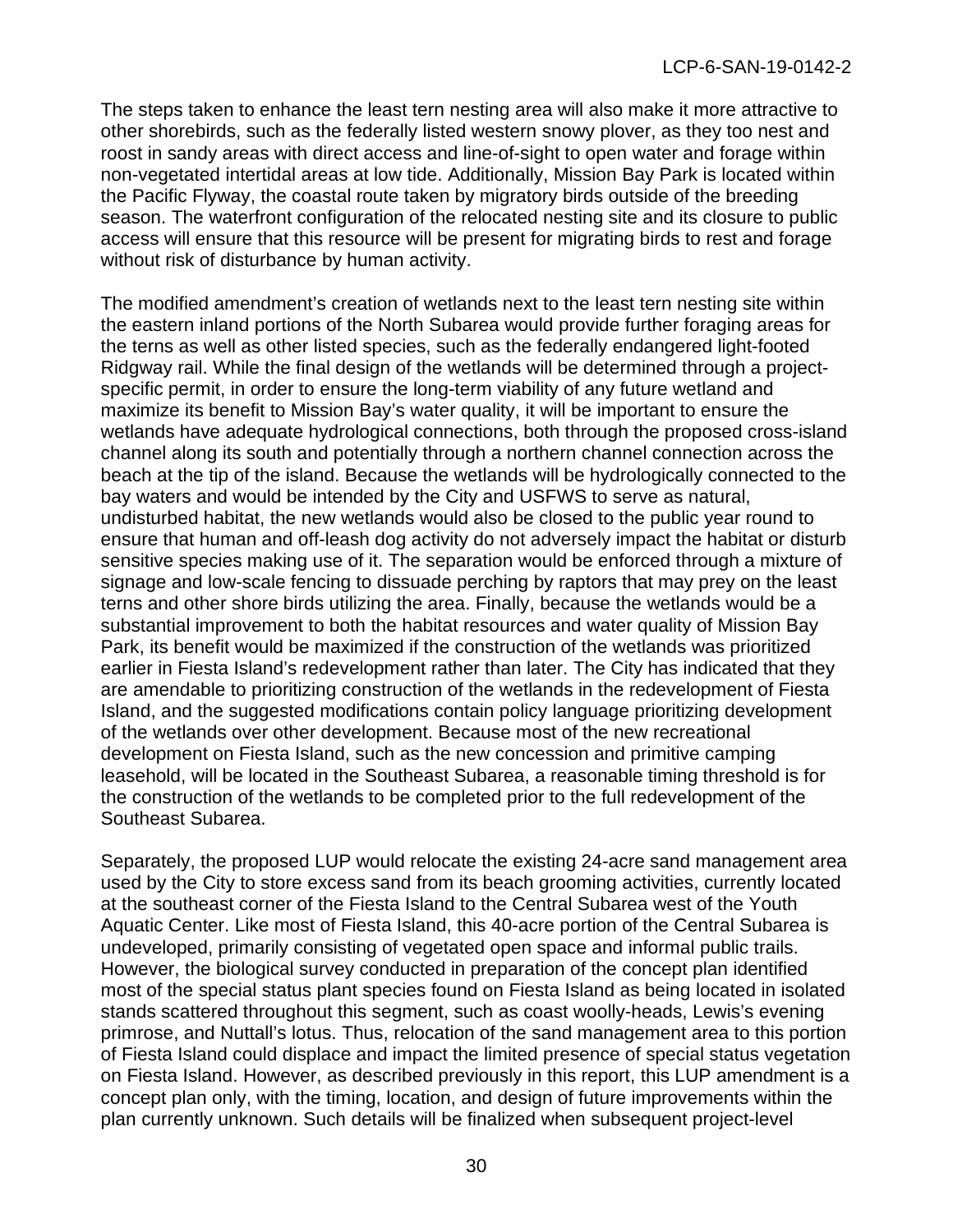design and permit applications occur, and either Chapter 3 of the Coastal Act will continue to be the standard of review or, if Mission Bay Park is fully certified in the future, the City's certified LCP Environmentally Sensitive Land regulations will govern the final design, siting, and, if necessary, mitigation for the relocation of the sand management area, as well as all other development on the island. Both Chapter 3 of the Coastal Act and the LCP's Environmentally Sensitive Land Regulations will require a redesign of the sand management area that avoids direct and indirect impacts to any sensitive habitat resources in the Central Subarea to the greatest extent feasible, even if it requires a smaller sand management area than currently exists. Suggested Modification No. 4 will also require that impacts to sensitive habitat be avoided to the greatest extent feasible. Thus, the LUP as modified will conform to the habitat protection policies of Chapter 3 of the Coastal Act.

# **Visual Resources and Community Character**

Fiesta Island is generally flat and almost entirely undeveloped, with a naturalized open space character. There are approximately six miles of shoreline that can be directly accessed by existing road infrastructure which provides opportunities for passive and active recreation close to the road. The vegetation on the island consists primarily of ruderal vegetation and ornamental vegetation as well as beach, coastal sage scrub, salt marsh, mudflat, and dunes. Existing uses are limited to various recreational activities and sensitive habitat areas with limited built structures at the San Diego Youth Aquatic Center and youth camping leasehold.

Though Fiesta Island does not contain any officially designated scenic viewpoints, landmarks, or view corridors, the visual assets of Fiesta Island include its location in Mission Bay with sweeping, unobstructed public views of Mission Bay and surrounding communities from all points of the shoreline. Public views toward scenic resources from the shoreline are unobstructed, while views from the interior of the island are obstructed by perimeter berms. Only the shoreline of Fiesta Island is readily visible from exterior vantage points off the island, with the inland portions obstructed by the berms.

Compared to existing conditions, the proposed amendment as modified would not alter or block public views from existing scenic vistas or substantially alter the appearance of Fiesta Island as viewed from exterior vantage points off the island. Compared to the currently certified Park Master Plan, the proposed amendment as modified would significantly reduce changes to the natural open space character and landform because the proposed amendment has less formal developed park and recreation uses. The majority of the major grading will occur in the North Subarea in order to reconfigure the California least tern nesting area and create the new wetland habitat and water channel adjacent to it. The structures anticipated to be built for the new recreational uses, such as restrooms, lifeguard facilities, docks, and concession for the primitive camping site, would be low-lying, small scale structures that would not substantially change the undeveloped nature of Fiesta Island. Additionally, the proposed uses and road configuration will expand the opportunity for the public to be able to access and enjoy Fiesta Island's visual resources. Thus, the LUP amendment as modified will maintain the visual resources and character of Fiesta Island and can be found in conformance with Chapter 3 of the Coastal Act.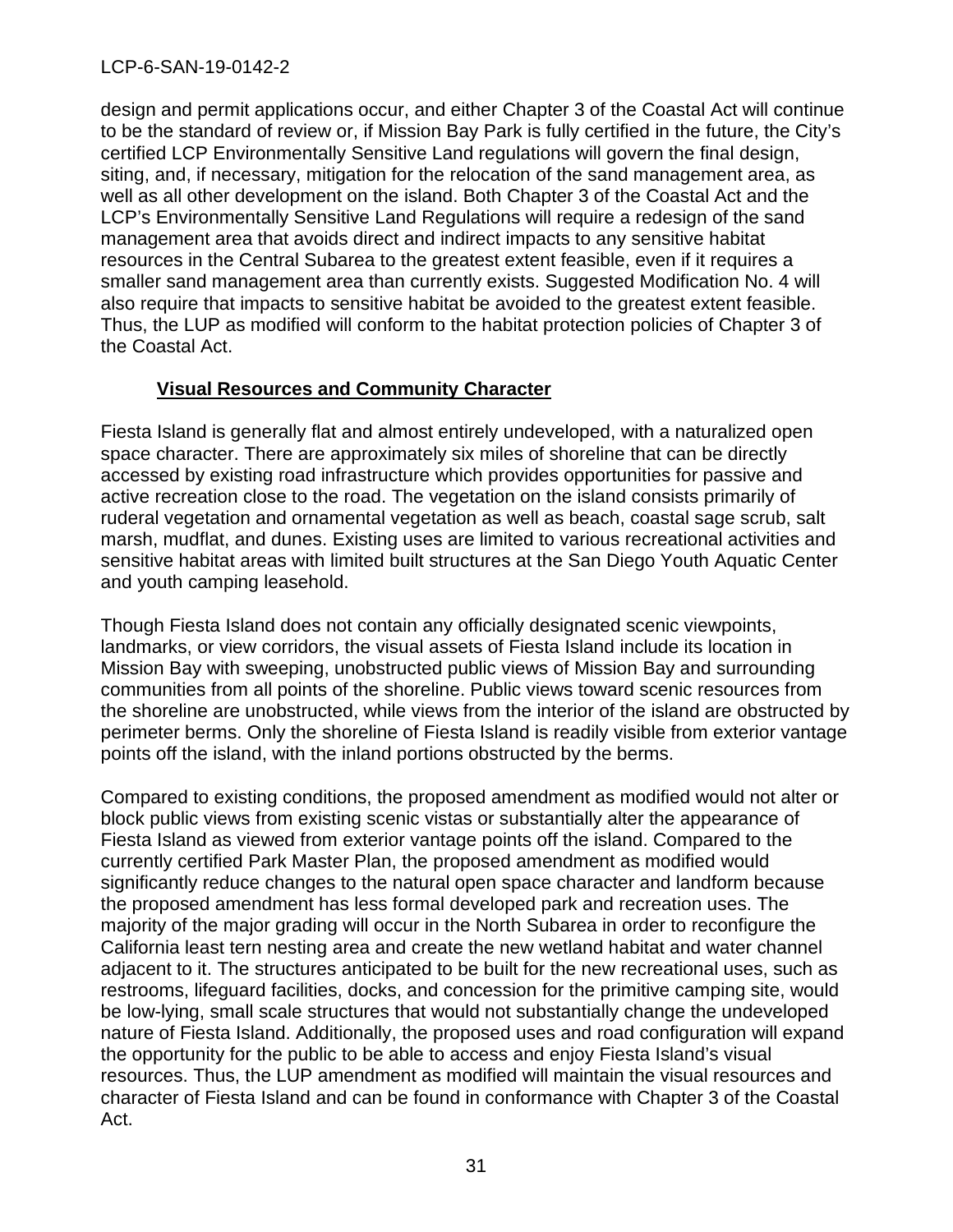# **Water Quality**

Between 1959 and 1961, Mission Bay Park was dredged from historic river estuary and embayment into its current configuration, with virtually all the silts and clays being pumped into the interior of Fiesta Island. The main streams that flow into Mission Bay are Tecolote Creek, adjacent to the Fiesta Island entrance causeway at the southeast corner of the island, and Rose Creek to the north of Fiesta Island. Drainage on most of Fiesta Island is by sheet flow to a containment berm on the inland side of Fiesta Island Road, which extends along the perimeter of most of the island, and then to informal basins where it percolates into the soil or evaporates. On the exterior side of the berm, runoff sheet flows across Fiesta Island Road and into Mission Bay. On the southwest part of the island, several culverts convey runoff from the fenced off-leash dog park to Mission Bay. Mission Bay is listed on the Clean Water Act Section 303(d) List of Water Quality Limited Segments for eutrophic conditions (nutrient heavy) and lead.

Fiesta Island is mostly undeveloped, with large areas of pervious surfaces (sand recreation and vegetated areas) mixed with a smaller amount of impervious areas (roads and paved camping areas). Future projects that could occur under the amendment as modified may result in an increase in impervious areas due to new structures such as restrooms, new and widened roadways, and new parking areas. At buildout, impervious areas on Fiesta Island would increase 12.7 acres under the amendment as modified, from 16.2 acres at present to 28.9 acres (impervious area would increase by 10.6 acres under the City's original, unmodified proposal). The perimeter Fiesta Island Road would be recontoured to alter storm water drainage flows into the island as opposed to allowing the water flow into the beach and bay. A bioswale of variable width would be created to capture storm water. Suggested Modification No. 2 will require the incorporation of Low Impact Development (LID) practices and promotion of infiltration in all project-specific development under the LUP's concept plan in order to reduce the volume of runoff entering bay waters. Thus, the LUP as modified would contain policies that would direct runoff away from coastal waters and maintain and enhance Fiesta Island's substantially pervious character through improved runoff management and can be found consistent with Chapter 3 of the Coastal Act.

# **Coastal Hazards**

Section 30253 of the Coastal Act requires, in part, that new development shall minimize risks to life and property in areas of high geologic, flood, and fire hazard and shall neither create nor contribute significantly to erosion, geologic instability, or destruction of the site or require the erection of shoreline protection. Fiesta Island is comprised entirely of artificial dredged fill material that was placed there from dredging that occurred for the creation of Mission Bay Park. Surface elevations range from 10 to 25 feet MSL, with higher elevations generally concentrated along the perimeter and southern portions of Fiesta Island connected to the mainland by the entrance causeway. Ten to fifteen-foot tall impoundment berms are located around the perimeter of the island. Most of Fiesta Island consists of 2-3% slopes, with the sand berms at a higher 25-50% angle. Most of the beach area slopes at less than 5%, with portions sloping at 10%. The mean high-water line on Fiesta Island is located at an elevation of +4.74 feet mean low-low water (MLLW), and the annual highest tide omitting storm surge is +7.37 MLLW. Within the island's interior, there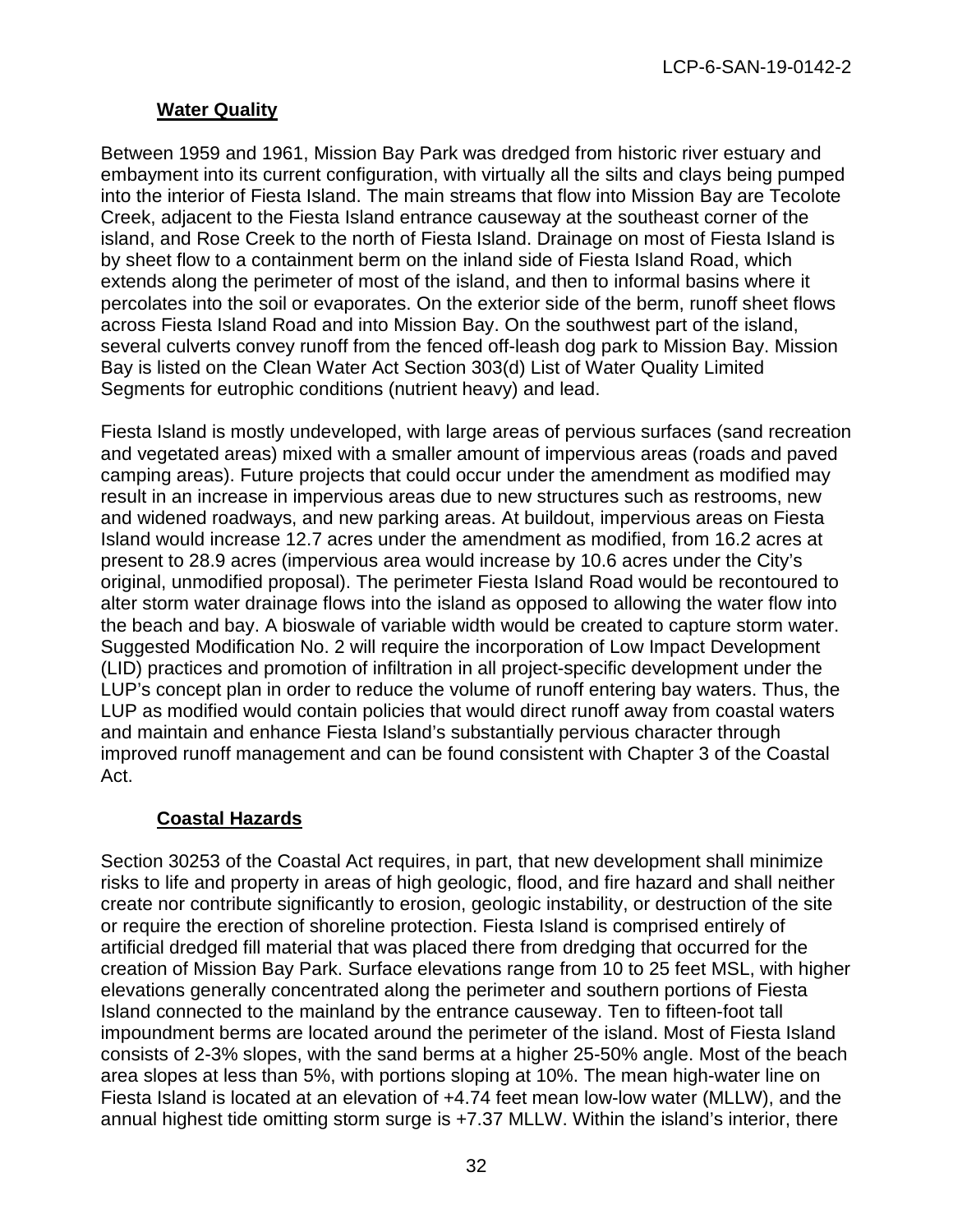are no waterways that directly connect to Mission Bay (i.e. surface drainage connection). Rather, there are shallow depressions that support a combination of hydrophytic vegetation, hydric soils, and wetland hydrology.

The shores of Fiesta Island are in the 100-year flood zone applicable to coastal environments with wave height of less than three feet. The boundary between the flood zone and inland areas of the island outside of the flood zone is about 3.8 feet above MSL. Fiesta Island is almost completely undeveloped, with an open-space earthen character. The amendment as modified would not substantially change this because the future development would be small-scale in nature, with primitive tent camping and public recreational spaces served by small scale structure such as restrooms, unmotorized boat storage, lifeguard station, and a concession station. The majority of the new development would be inland of Fiesta Island Road and the perimeter berm ringing the island, with the new shorefront development consisting of substantially at-grade development such as the new public recreation and boating facility at the southern shoreline. As projected by the United States Geologic Survey's Coastal Storm Modeling System (COSMOS), even with a projected sea level rise of 6.6 feet (2 meters), only the beach area and road area seaward of the perimeter berms would be flooded, with the remainder of Fiesta Island remaining outside of the 100-year flood zone. Thus, not only will the development under the amendment as modified introduce minimal new structural development within Fiesta Island, what is proposed will be outside of the flood zone under projected sea level rise and will be sufficiently low-scale enough that relocation inland in response to future sea level rise, if necessary, is not anticipated to be overly burdensome. Suggested Modification No. 3 requires that all future development under the LUP concept plan consider the effect of sea level rise in order to identify the design and site that would be safe from coastal hazards for its economic life and not require the erection of shoreline protection. Therefore, the LUP amendment, as modified would maintain Fiesta Island in its undeveloped character and would not introduce new development that would be threatened by sea level rise or require the erection of shoreline protection, and is consistent with the Chapter 3 policies of the Coastal Act.

# <span id="page-32-0"></span>**VI. CONSISTENCY WITH THE CALIFORNIA ENVIRONMENTAL QUALITY ACT (CEQA)**

Section 21080.9 of the California Environmental Quality Act (CEQA) exempts local government from the requirement of preparing an environmental impact report (EIR) in connection with its local coastal program. The Commission's LCP review and approval program has been found by the Resources Agency to be functionally equivalent to the EIR process. Thus, under CEQA Section 21080.5, the Commission is relieved of the responsibility to prepare an EIR for each LCP submission. Nevertheless, the Commission is required in an LCP submittal, or as in the case, an LCP amendment submittal, to find that the LCP, or LCP as amended, does conform with CEQA.

The City prepared and adopted a Program Environmental Impact Report (PEIR) for the proposed amendment (SCH. No. 2017051034 – Project No. 562189). The Commission has reviewed and evaluated the proposed amendment and finds that potential impacts are adequately mitigated by the LUP amendment with Commission staff's suggested